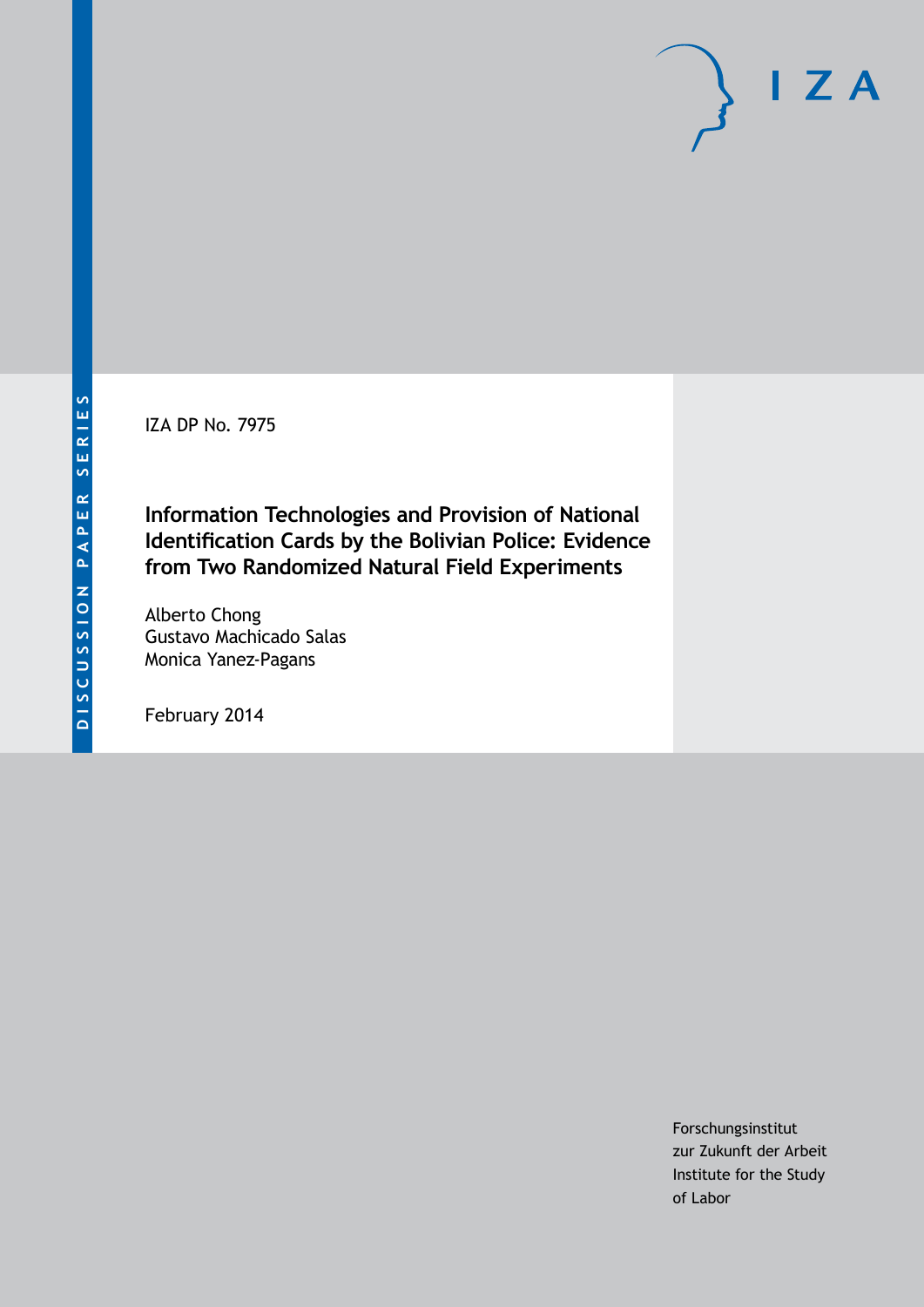**Information Technologies and Provision of National Identification Cards by the Bolivian Police: Evidence from Two Randomized Natural Field Experiments**

**Alberto Chong**

*University of Ottawa*

## **Gustavo Machicado Salas**

*Institute for Advanced Development Studies*

## **Monica Yanez-Pagans**

*World Bank and IZA*

Discussion Paper No. 7975 February 2014

IZA

P.O. Box 7240 53072 Bonn Germany

Phone: +49-228-3894-0 Fax: +49-228-3894-180 E-mail: [iza@iza.org](mailto:iza@iza.org)

Any opinions expressed here are those of the author(s) and not those of IZA. Research published in this series may include views on policy, but the institute itself takes no institutional policy positions. The IZA research network is committed to the IZA Guiding Principles of Research Integrity.

The Institute for the Study of Labor (IZA) in Bonn is a local and virtual international research center and a place of communication between science, politics and business. IZA is an independent nonprofit organization supported by Deutsche Post Foundation. The center is associated with the University of Bonn and offers a stimulating research environment through its international network, workshops and conferences, data service, project support, research visits and doctoral program. IZA engages in (i) original and internationally competitive research in all fields of labor economics, (ii) development of policy concepts, and (iii) dissemination of research results and concepts to the interested public.

<span id="page-1-0"></span>IZA Discussion Papers often represent preliminary work and are circulated to encourage discussion. Citation of such a paper should account for its provisional character. A revised version may be available directly from the author.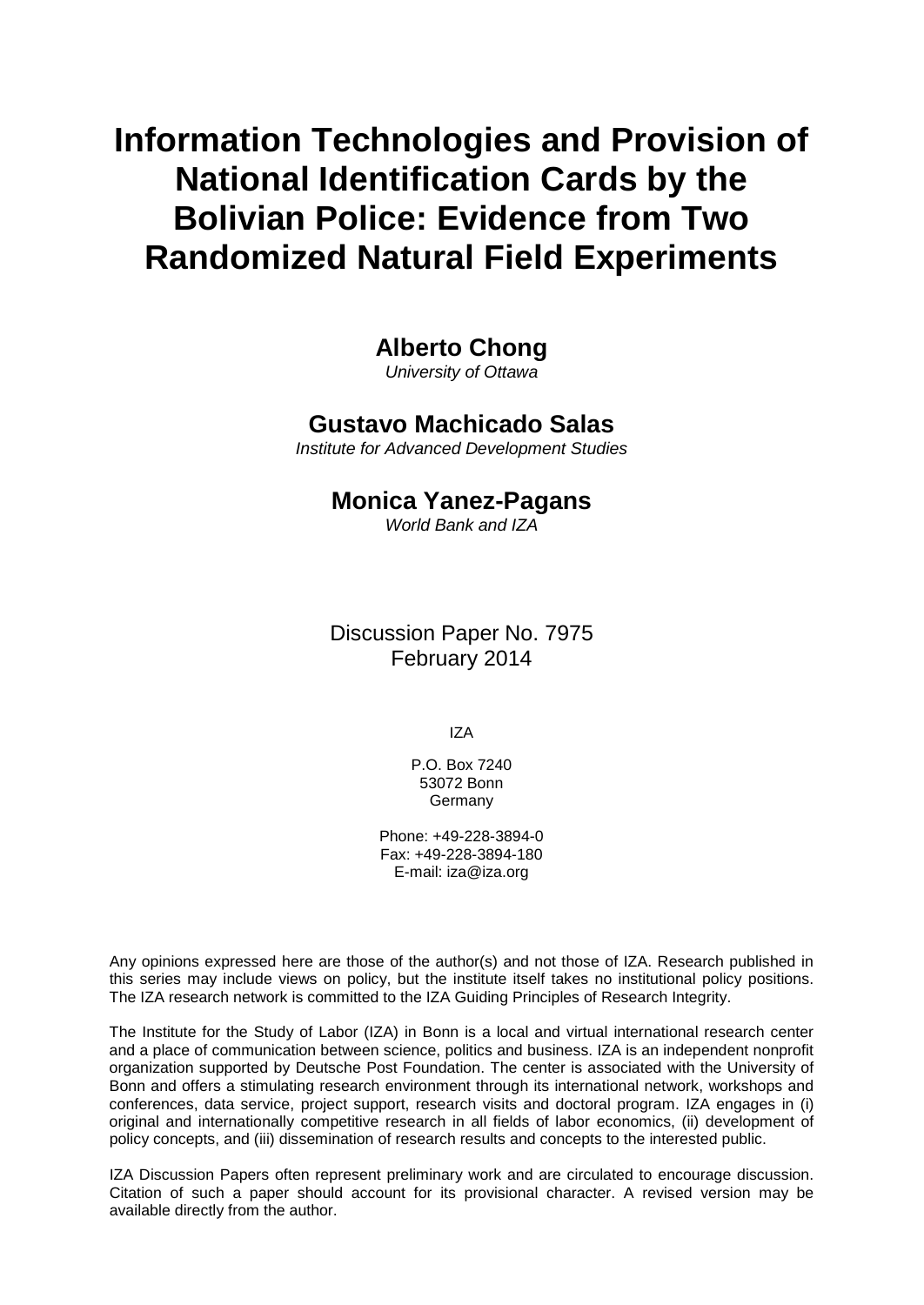IZA Discussion Paper No. 7975 February 2014

# **ABSTRACT**

# **Information Technologies and Provision of National Identification Cards by the Bolivian Police: Evidence from Two Randomized Natural Field Experiments[\\*](#page-1-0)**

This paper investigates the potential of information technologies to improve public service delivery and empower citizens in the context of two unusual randomized natural experiments occurring within one particular bureaucratic process: the renewal of a national identification card by the Bolivian Police. The first experiment arises from the random assignment of both police officers and applicants to a manual or digital renewal process, which is identical in all aspects except that the digital renewal process makes use of information technologies as part of the renewal process. The second experiment arises by the existence of technical failures within the digital renewal process, which allows police officers to change from the digital to the manual renewal process randomly across renewal day. The efficiency of public service delivery is measured in terms of both renewal success rates (which average to a strikingly low rate of 72 percent in our sample) and time-it-takes to renew an identification card. We find that information technologies significantly improve the quality of public service delivery. Also, we find that information technologies significantly lower barriers in access to national identification cards by promoting a more equitable provision across the population. We discuss several channels through which technologies might be improving efficiency and promoting equity within this particular bureaucratic process. Overall, our findings suggest that information technologies might be achieving these goals by introducing efficiencies (such as reducing administrative shortcomings and transaction costs), and limiting the exercise of discretion by police officers within the renewal process.

JEL Classification: C93, O38, J24

Keywords: Bolivia, technologies, public service delivery, natural experiment

Corresponding author:

Monica Yanez-Pagans Poverty Reduction and Economic Management Network World Bank 1818 H Street, NW Washington, DC 20433 USA E-mail: [myanezpagans@worldbank.org](mailto:myanezpagans@worldbank.org)

We are very grateful to Víctor Hugo Escobar, Alfonso Vargas, Wilhelm Taboada, and Boris Villarroel for their collaboration in making this study possible. For helpful discussions and comments, we thank Horacio Aguirre, Mary Arends- Kuenning, Kathy Baylis, Nestor Gandelman, Nicolás Garcette, Saweda Liverpool, Nolan Miller, Alex Winter-Nelson, and Patricia Yanez-Pagans. This project was funded and undertaken as part of the Latin American and Caribbean Research Network of the Inter-American Development Bank. The paper has been screened to insure that no confidential information is revealed.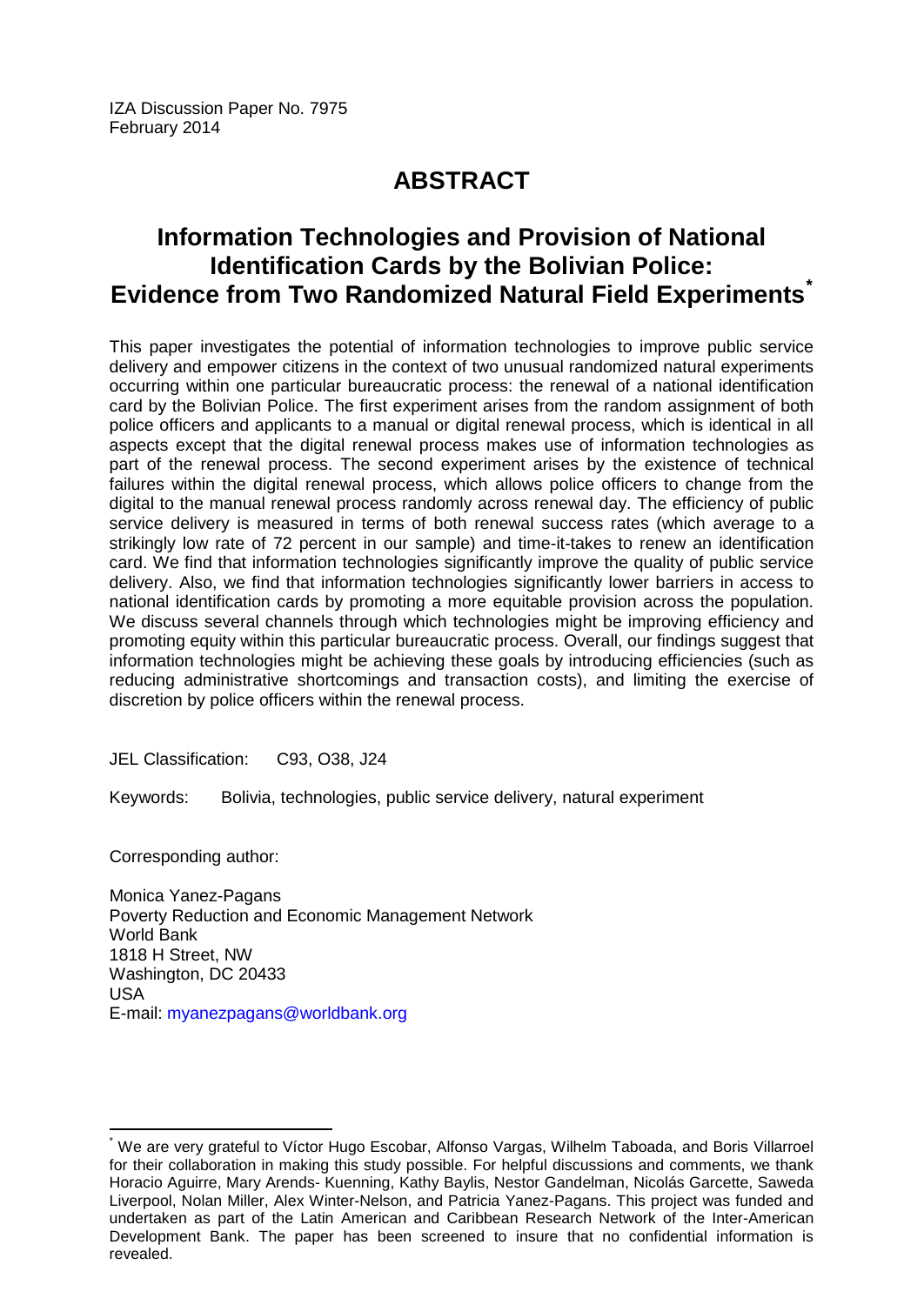### Introduction

Shortcomings in identification documents and, more generally, lack of identification documents are pervasive and widespread problems in most of the developing world. In general, the poor are at higher risk of holding invalid identification documents and, therefore, of being denied access to basic social services and marginalized. In many developing countries, identification cards are an essential document to hold a job in the formal sector, own property, receive basic social services, benefit from social transfers, carry out bank transactions, vote in elections and, more generally, to fully participate in society (Duryea, Olgiati, and Stone, 2006). Still, getting an identification card in many of these countries is a complicated process, which is generally associated with excessive bureaucracy, red tape, and corruption. Moreover, bureaucracy is intimidating to many people, especially so to the poor and those belonging to groups traditionally excluded from the mainstream. To this end, understanding how to lower barriers in access to identification cards is vital to promote more equitable access to public services by citizens.

Over the past decade, access to information technologies in developing countries has grown rapidly. Increased access to these technologies has unleashed the potential to use of them to advance development objectives and promote greater equality (Sunden and Wicander, 2006). Applications of information technologies to address development challenges have multiplied in recent years. Some examples include the use of information technologies to access price information for market participants in Peru, access to financial services through mobile banking in Kenya, and rapid damage assessment following natural disasters like the earthquake in Haiti (World Bank, 2011). However, the use of information technologies as a means to improve the quality and reach of government services has lagged behind in comparison. Information technologies significantly affect the way in which citizens and governments interact, and whether they might be effective at enhancing economic opportunities for the poor, improving delivery of services to the under-served, and enhancing government efficiency and transparency is an important and open empirical question.

Although the development community is increasingly supporting public service reforms linked to information technologies, there is little evidence about the potential of these technologies for dealing with some of the challenges to public service reform in developing countries.<sup>1</sup> Information technologies might affect governance and public service delivery outcomes through different channels, including efficiency, effectiveness, transparency, and increased access (World Bank, 2011). Yet, the benefits arising from the use of information technologies and its mechanisms have been notoriously difficult to measure (e.g. Bresnahan and Gordon (1997), and Griliches (1998)). Most of the previous literature has looked at aggregated data or firm-level data and has looked at the effects of investments in information technologies on labor productivity measures or total factor productivity (e.g. Schreyer (2000), Colecchia and Schreyer (2001), and Stiroh (2001)). Some other studies have relied instead on growth accounting techniques, estimating the basic neoclassical production function, including information technologies as one of the production factors (e.g. Draca, Sadun, and Reenen, 2006).

 ${}^{1}$ For instance, the World Bank has just released an entire report devoted to the idea of achieving development results through information technologies applications (World Bank, 2011). The flagship publication of the Inter-American Development Bank, this year, is also entirely devoted to the idea of incorporating information technologies as a tool to advance development objectives (Inter-American Development Bank, 2011).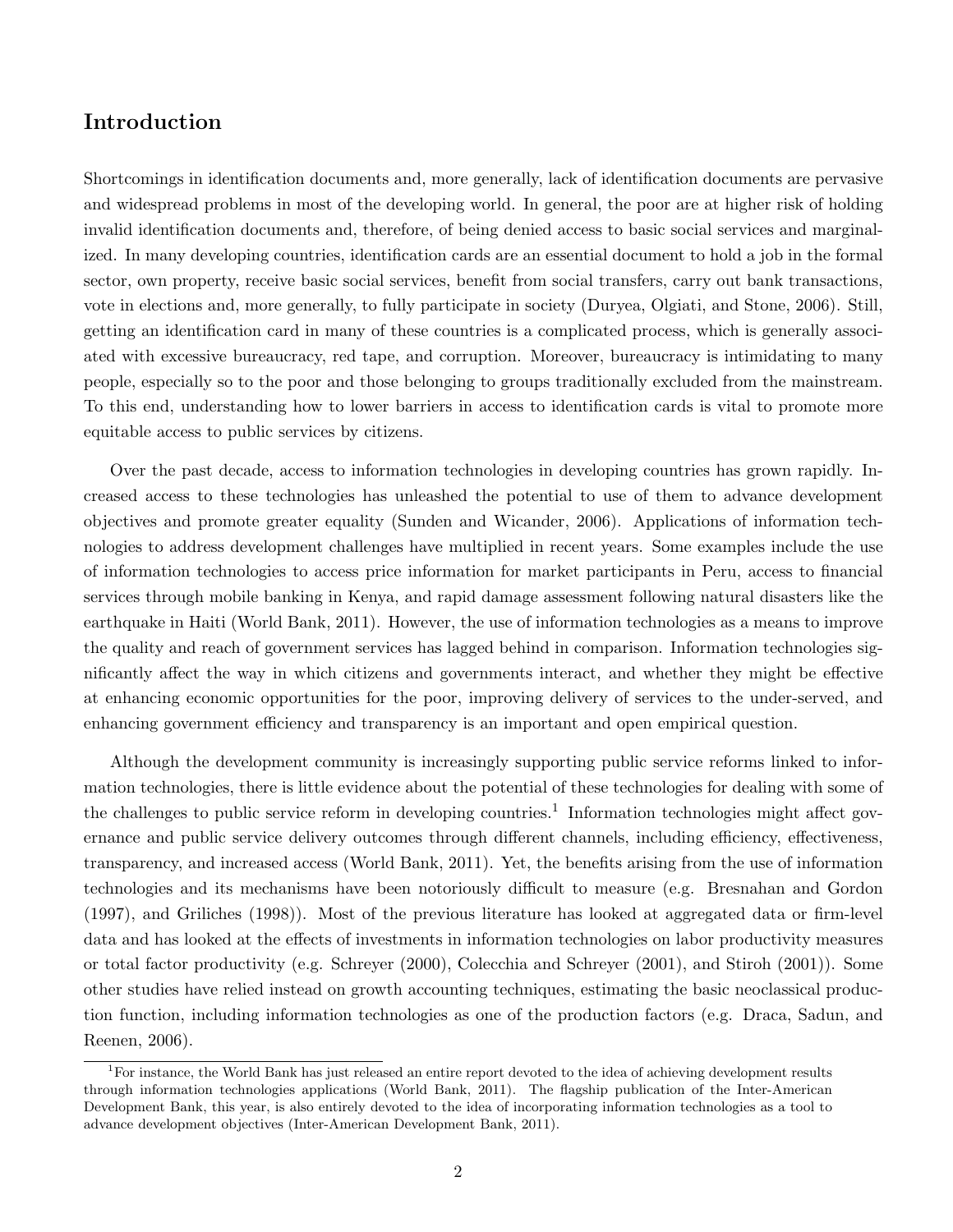This paper investigates the potential of information technologies to improve public service delivery and empower citizens in the context of two unusual randomized natural experiments occurring within one particular bureaucratic process: the renewal of a national identification card by the Bolivian Police (ID cards from now on).<sup>2</sup> The first natural experiment arises from the random assignment of both police officers and applicants to a manual or digital renewal process, which is identical in all aspects except that the digital process makes use of information technologies as part of the renewal process that introduce efficiencies within the process. The second experiment arises by the existence of technical failures within the digital renewal process, which allow for police officers to randomly change from the digital to the manual process across renewal day. The causal effect of information technologies on ID card provision is identified by using two different identification strategies. In the first one, we compare applicant-police officer pairs randomly assigned to each of these two renewal processes after controlling for day-of-renewal fixed effects. In the second one, we take advantage of the prevalence of technical failures, and compare instead applicant-police officers pairs randomly assigned to the digital or manual process after controlling for police officer fixed effects. The quality of public service delivery within this bureaucratic process is measured in terms of success rates at completing the renewal process and time it takes to complete the process conditional on being successful.

The results of this paper present strong evidence that the adoption of information technologies by the Police led to substantial improvements in the quality of service provided to citizens. Applicants randomly assigned to a digital renewal process are, on average, 12 percentage points more likely to complete the renewal process as compared to those randomly assigned to the manual process. Further, applicants who are able to complete the renewal process and who are randomly assigned to the digital process, take on average 31 percent less time to complete the renewal process as compared to the average time taken by those applicants who are able to complete the renewal process and who are randomly assigned to the manual process. Information technologies seem to be translating into an improvement in overall quality within this bureaucratic process by increasing efficiencies within the renewal process, including a reduction in transaction costs and an increase in accountability to citizens. More importantly, we find strong evidence that the characteristics of applicants are important predictors of the probability of successfully completing a renewal process, and the time it takes to complete it conditional on being successful. Applicants from rural areas, indigenous groups, with lower levels of education, and from lower socioeconomic strata all have lower success rates as compared to those from relatively better-off backgrounds. To the extent that we just look at ID card renewals instead of new applications, my findings are hard to reconcile with the existence of heterogeneous paperwork quality among applicants. In addition and interestingly, we find robust evidence that information technologies within this bureaucratic process are significantly lowering barriers in access to ID cards among applicants from relatively disadvantaged backgrounds and, thus, serve as effective tools at promoting equitable public service delivery within this bureaucratic process. Overall, my findings are consistent with the existence of selective enforcement of rules and disparities in service quality by police officers based on applicants characteristics, and the possibility that red tape might affect applicants differently based on their intrinsic characteristics.

The remainder of this paper is organized as follows. Section discusses the setting of the study. Section 3 describes the two natural experiments in this setting. Section 4 presents the estimation framework. Section

<sup>2</sup>National identification cards are analogous to Social Security numbers in the US.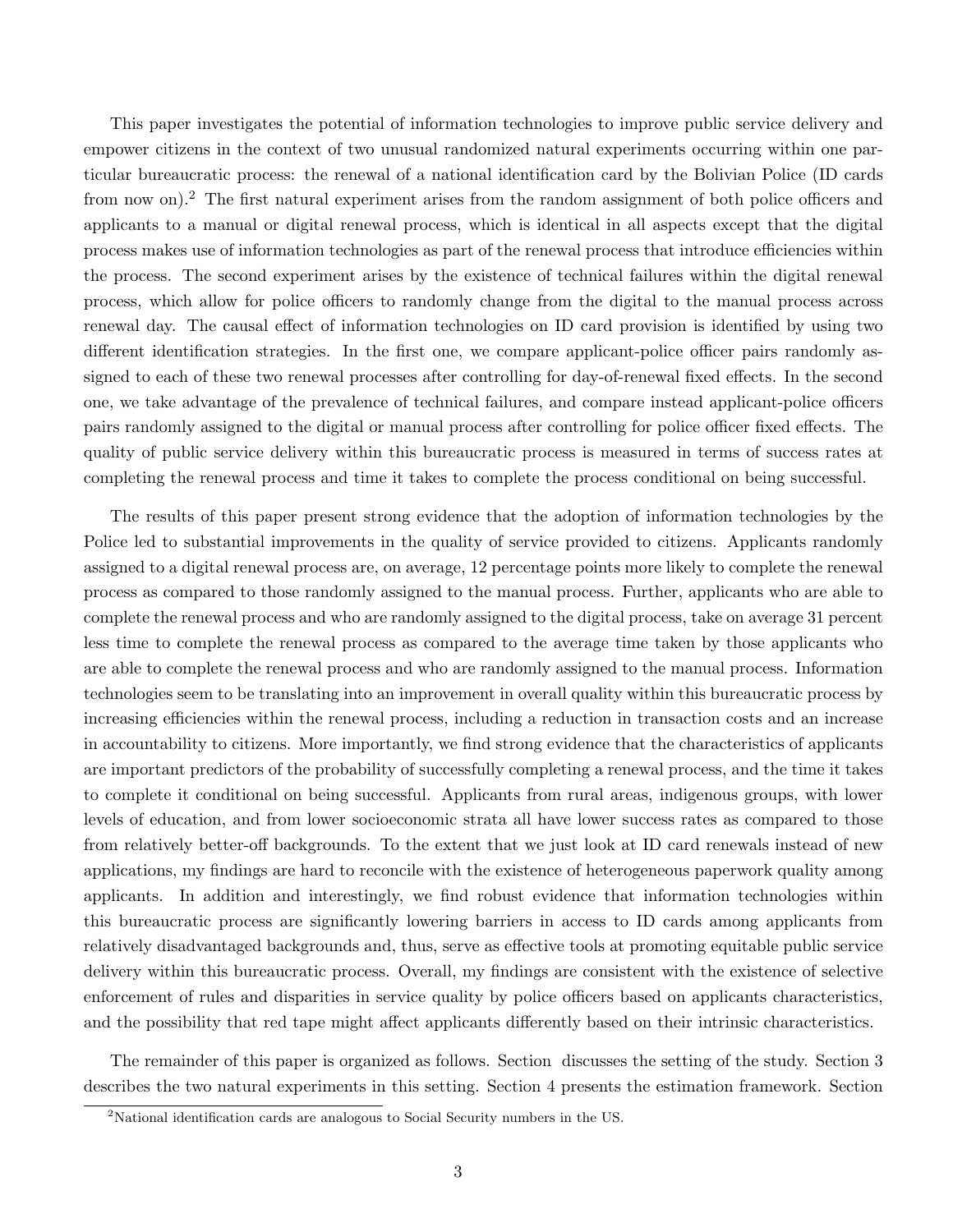5 describes the data. Section 6 presents the experimental results. Section 7 discusses the results of the study. Section 8 concludes.

### Setting of the study

In Article 27, the Organic Law of the Bolivian Police of 1985 stipulates that the Police is the entity in charge of the provision of ID cards to citizens. At the local level, the Identification Units are the bodies responsible for administering this act. In La Paz, the city where this study takes place, ID cards are issued at two Identification Units. Each of these Units is located at two distant points in the city: one is in the downtown area and one in the rich south zone. However, the jurisdiction of each office does not coincide with the neighborhood of residence, and individuals can obtain their ID cards in any of these two offices. The downtown Identification Unit is by far the largest in the city. At the time of this study, it was issuing roughly 95 percent of the total number of ID cards per day in the city — approximately 1,200 cards per day.

To renew a national ID card, an individual needs to bring a proof of identity to the Identification Unit, and pay an application fee of BS 17 (USD 2.5). Acceptable documents as proof of identity include expired ID card, birth certificate, current (i.e. not expired) driving license, military ID card, passport, school ID card, or electoral list fraud prevention card. Upon presentation of a valid proof of identity, the applicant gets randomly assigned to a renewal table at the Unit. In the downtown Identification Unit, the setting for this study, there are 41 renewal tables, each of whom has a police officer permanently assigned to it. As soon as the applicant gets to his renewal table, he needs to hand over his proof of identity and the token with the renewal table number assigned to. The police officer assigned to the table then needs to locate the vital records of the applicant, which are kept at a Vital Records Archive maintained by the Police located at the basement of the building and only accessible to police officers. Once the vital records of the applicant have been located, the last name of the applicant is called and the applicant needs then to go through a series of steps to complete the renewal process. These renewal steps include paying for the application fee at a Financial Services and Cashier Operations office, getting a photograph taken, fingerprinting and, if needed, getting marital status, occupation, and residence updated. Upon completion of all these steps, the ID card renewal process is considered completed and the card is sent for lamination. The individual then can pick up the ID card within 24 hours from the Identification Unit.

The simple administrative steps required to complete the renewal process are, in practice, a lengthy process. Renewing a national ID card in Bolivia has long been associated with red tape, bureaucratic delay, corruption, and the provision of different service quality by police officers to applicants based on their characteristics (e.g. World Bank (2000), Mansilla (2003), Quintana (2003), and Wanderley (2007)). Further, administrative shortcomings are pervasive within this process. For instance, vital records are often reported as missing.<sup>3</sup> The Identification Unit has a poor archiving system, which is based only on the last name of the applicant, and therefore results in many missing vital records. To the extent that the Unit holds more than 1

<sup>&</sup>lt;sup>3</sup>Other reasons why the applicants might not be able to complete the renewal process include misspelling of names (due to typing mistakes incurred by the police officers), duplicity of cards, and long waiting times.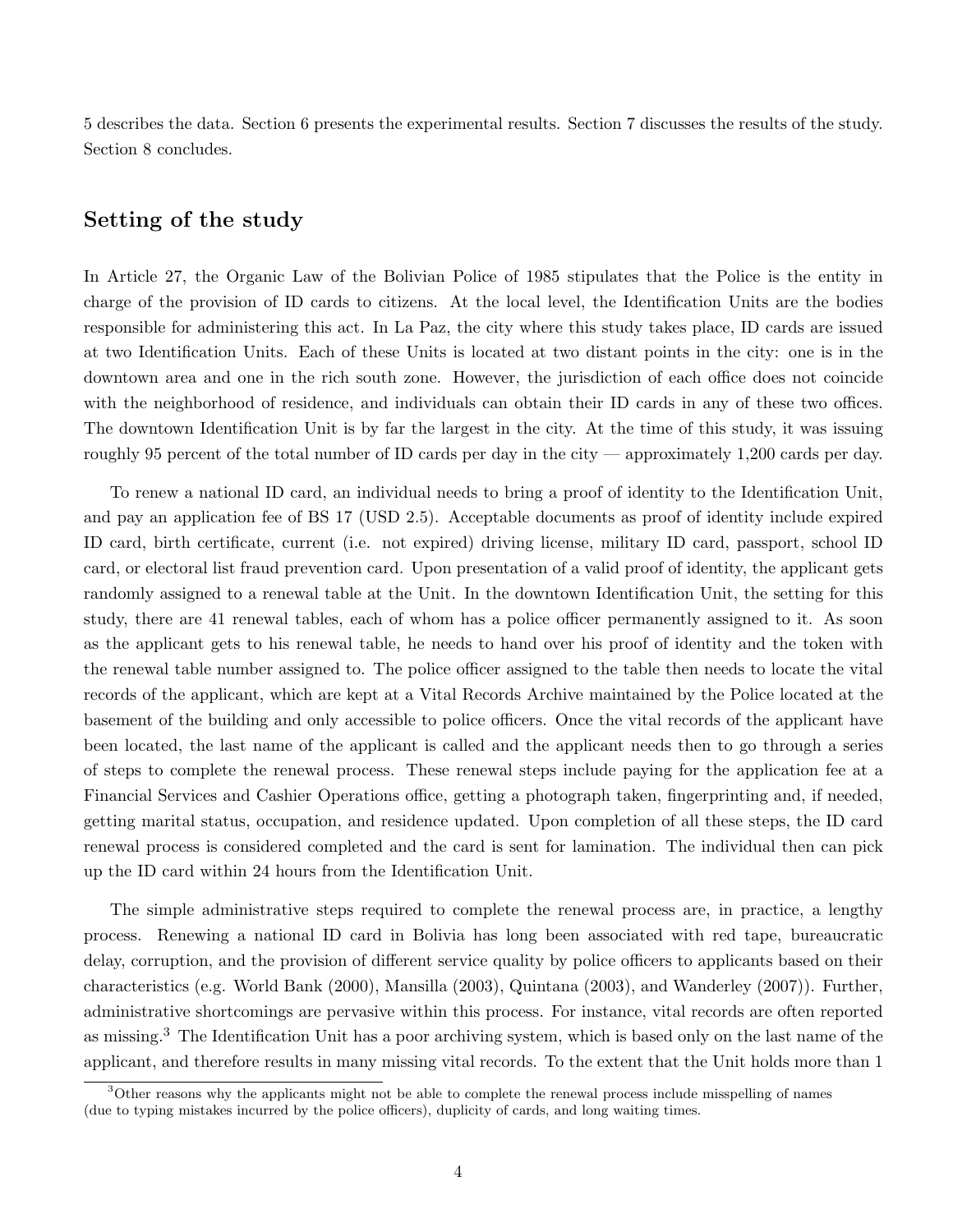million records in its archives, and that these are all stacked in a small basement, vital records are often lost. Yet, what it is not clear is the extent to which the issue of missing vital records affects applicants randomly or is the result of a shortcoming incurred by police officers systematically. Another practice, which is believed to be quite common among police officers, is the provision of different service quality to applicants based on their observable characteristics. Police officers might not be very helpful with applicants from relatively disadvantaged backgrounds or might not call their names on a first-come first-served basis but rather at their own discretion. In practice, the prevalence of administrative shortcomings, and more generally the possibility of exercising discretion at completing some of the renewal steps, often leads to police officers being willing to accept, or implicitly asking for, extra-legal payments in order to bend some of the rules and expedite the process (United Nations Development Program,,  $2006$ ).<sup>4</sup> All the red tape present within this process is further exacerbated by the lack of information on the steps that should be followed to renew an ID card, the overcrowding of applicants, and the poor signage at the Identification Unit.

### Two unique natural experiments

Since 2006, the Police started a large effort to digitize vital records of citizens across the country. This effort was aimed both at improving the provision of ID cards to citizens and curbing electoral fraud and corruption. By the time this study took place, vital records of all citizens in the city of La Paz had been digitized, and put into a vital records dataset. This newly created dataset called for a full transformation of the renewal process. As part of this transformation process, the Identification Unit introduced a new digital renewal process, which consisted of accessing the vital records of the applicants online using a computer, filling the applicants' information online, getting the photograph taken using a digital camera connected to that computer, and getting the ID card printed out in a laser printer. That is, the digital process allowed for all of the renewal steps to be performed at the renewal table, except for the payment of the application fee. This was in sharp contrast to the old manual renewal process, which required the applicant to get his photograph taken out at a different building and pick-up his photograph at a developing film office, which was also located at a different building within the Unit. At the end of the day, however, ID cards issued under the manual and digital process were identical except for the fact that the digital ones were issued following the digital renewal process.

For a short period of time, the downtown Identification Unit in the city of La Paz was simultaneously following both the manual and digital renewal process. This existence of this dual renewal system was the result of budget constraints, which did not allow the Police to introduce these technologies in all of the 41 renewal tables at the Unit simultaneously. To avoid complaints, the Police decided to randomly assign both police officers and applicants to each one of these two renewal processes. On the one hand, police officers were randomly assigned to either one of the processes by lottery at the beginning of the transition period and remained at the same table throughout their time at the Identification Unit. On the other hand, applicants

 ${}^{4}$ Extra-legal payments are usually in the order of 2 to 10 USD per ID card. This is a significant amount in Bolivia considering that the minimum monthly wage is around 92 USD, and that the median monthly wage is around 363 USD (UDAPE, 2009).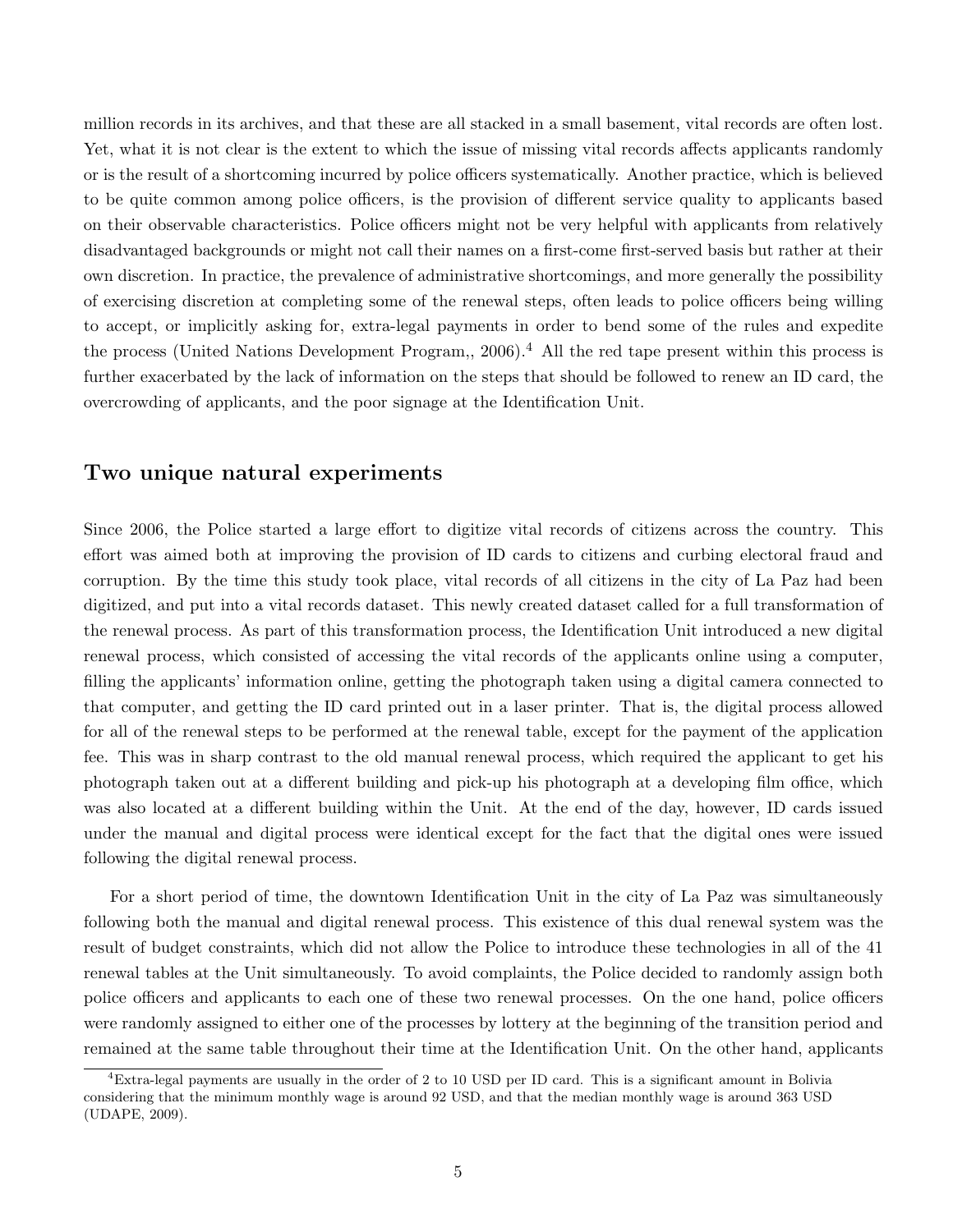were randomly assigned to each one of these two processes by the following a simple sequential rule. Upon presentation of the valid document as proof of identity, the applicant was sequentially assigned to one of the 41 renewal tables located across the Identification Unit  $-23$  of them issuing manual cards and 18 of them issuing digital ones. As the type of renewal was randomly allocated across police officers, the numerical correspondence of tables was completely unrelated to the type of process followed in each renewal table. Moreover, to assure that applicants did not try to change their randomly assigned renewal table number, applicants thumbnails were marked at the randomization table with election ink. This simple device, strictly enforced in practice, prevented applicants from starting a new renewal process within the same day (or couple of days until the ink had faded away) if they were not assigned to their preferred type of renewal process.

A unique feature of this study is the existence of technical failures. Technical failures affect only tables that follow a digital renewal process and occur frequently. In this setting, technical failures refer to lack of printer consumables or temporarily out-of-order computers. Roughly 19 percent of the digital tables report at least one technical failure each week. Because of the administrative procedures followed by the Police, technical failures could not be addressed the same day. So, if a computer broke down for example, it would be down for the rest of the day. Also, if a printer would ran out of toner, it would only be replaced at the end of the day. This introduced a second natural experiment in this setting. In particular, to avoid delays and overcrowding of applicants, the Police decided to allow all digital tables to continue issuing manual cards when a technical failure suddenly arose. In practice, this boiled down to allowing them to keep the old typewriter they were using during the manual system, and instructing them to switch immediately to the manual process if a technical failure arose.

Although applicants and police officers were assigned to the digital renewal process randomly as described above, it is useful to examine whether the digital renewal process is  $ex\text{-}post$  correlated with some police officer and applicant characteristics of interest. Table 1 explores this by reporting marginal effects of probit regressions for the probability of being randomized into the digital process as a function of 5 police officers, and 6 applicant characteristics. As expected, given the randomization, the magnitudes of these marginal effects are small and not jointly-significant predictors of the probability of being assigned into a digital renewal process at standard levels (joint  $p$ -values 0.17, 0.12, 0.18, 0.11, and 0.10 depending on the specification). This is reassuring and suggests that the administrative procedures put in place by the Police at the Identification Unit were closely followed and enforced in practice — at least along the observable dimensions. However, as several of these covariates (police officer tenure, police office rank, male applicant rural status, and female applicant education level) are individually significant at the 5 and 10 percent levels, we estimate the main experimental results including these covariates. The main results of the paper, however, remain largely unchanged when adding these covariates as control variables.

### Estimation framework

The causal effect of information technologies, over traditional technologies, on the provision of ID cards for citizens can be estimated using the following regression model for applicant  $i$  assigned to police officer  $j$ 's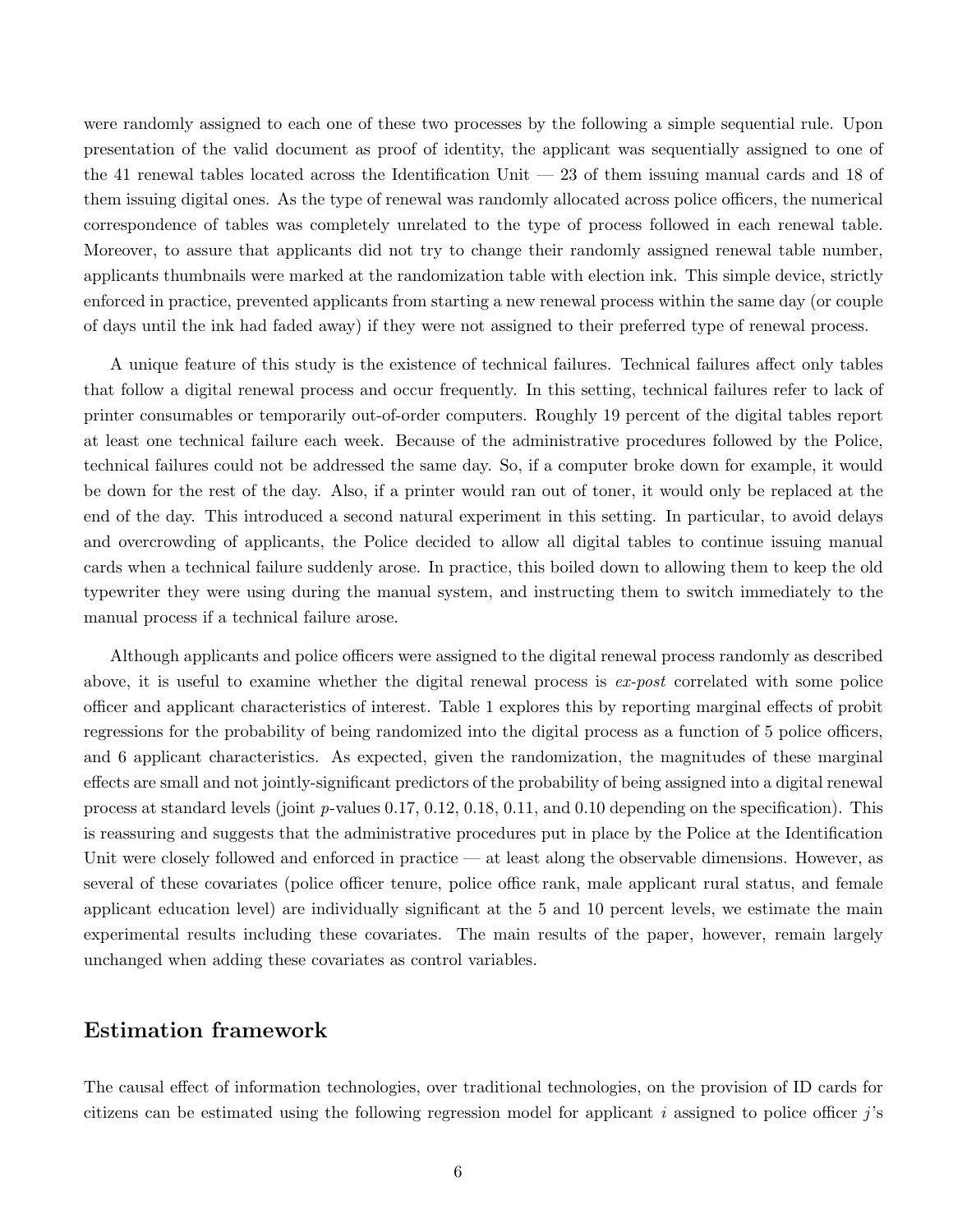renewal table on day t:

$$
y_{ijt} = \alpha + \beta \text{digital}_{ij} + \omega_t + \xi_{ijt} \tag{1}
$$

where y is either: (i) indicator for whether the renewal process was successfully completed; or (ii) time it takes to complete the renewal process conditional on successfully completing it; digital is an indicator for whether the table uses a digital renewal process;  $\omega$  is a vector of 28 renewal day fixed effects; and  $\xi$  is a normally distributed error term independently and identically distributed over i and t, and clustered at the police officer level.

As explained in the previous section, a unique feature of this study is the existence of technical failures. To the extent that technical failures affect renewal tables following the digital process randomly, they can be used to estimate the causal effect of information technologies on ID card provision outcomes by comparing applicant-police officer pairs randomly assigned to the digital process after controlling for police officer fixed effects. This allows controlling for unobserved heterogeneity at the police officer level in the model. Formally:

$$
y_{ijt} = \delta + \gamma digital_{it} + \theta_j + \xi_{ijt}
$$
\n<sup>(2)</sup>

where digital is an indicator for whether the police officer follows a digital renewal process on day  $t$ ; and  $\theta$  is a vector of 41 police officer fixed effects. To the extent that we only look at renewals in this study, an important thing to highlight here also is that differential paperwork quality among applicants to complete the process should not be a source of bias in this setting.<sup>5</sup>

There are several mechanisms through which information technologies might affect renewal outcomes in this setting. First, information technologies may affect renewal success rates by reducing administrative shortcomings, reducing transaction costs, and limiting the possibility that police officers exercise discretion as far as missing vital records. Second, information technologies may affect the time it takes to complete a renewal process through two different channels. On the one hand, information technologies may increase productivity among police officers by introducing efficiencies within the process, such as accessing the vital records of the applicants online, getting the picture taken at the renewal table, etc. On the second hand, information technologies may reduce the probability that red tape affects applicants by allowing them to perform all of the renewals steps at the renewal table.

The use of information technologies might also affect renewal outcomes through the aplicants' and police officers' characteristics. First, applicant's characteristics might be important determinants of renewal outcomes. For instance, if an applicant finds it hard to navigate the renewal process steps because he is illiterate, this would translate into differential renewal outcomes based on the level of education of the applicant. Second, police officers characteristics such as age, rank, and education may be important determinants of

<sup>&</sup>lt;sup>5</sup>We are not able to use a specification of the model that includes both police officer and renewal day fixed effects because data on technical failures from administrative records is only collected on a daily basis. This means that we do not have variation in type of renewal by police officer within day of renewal.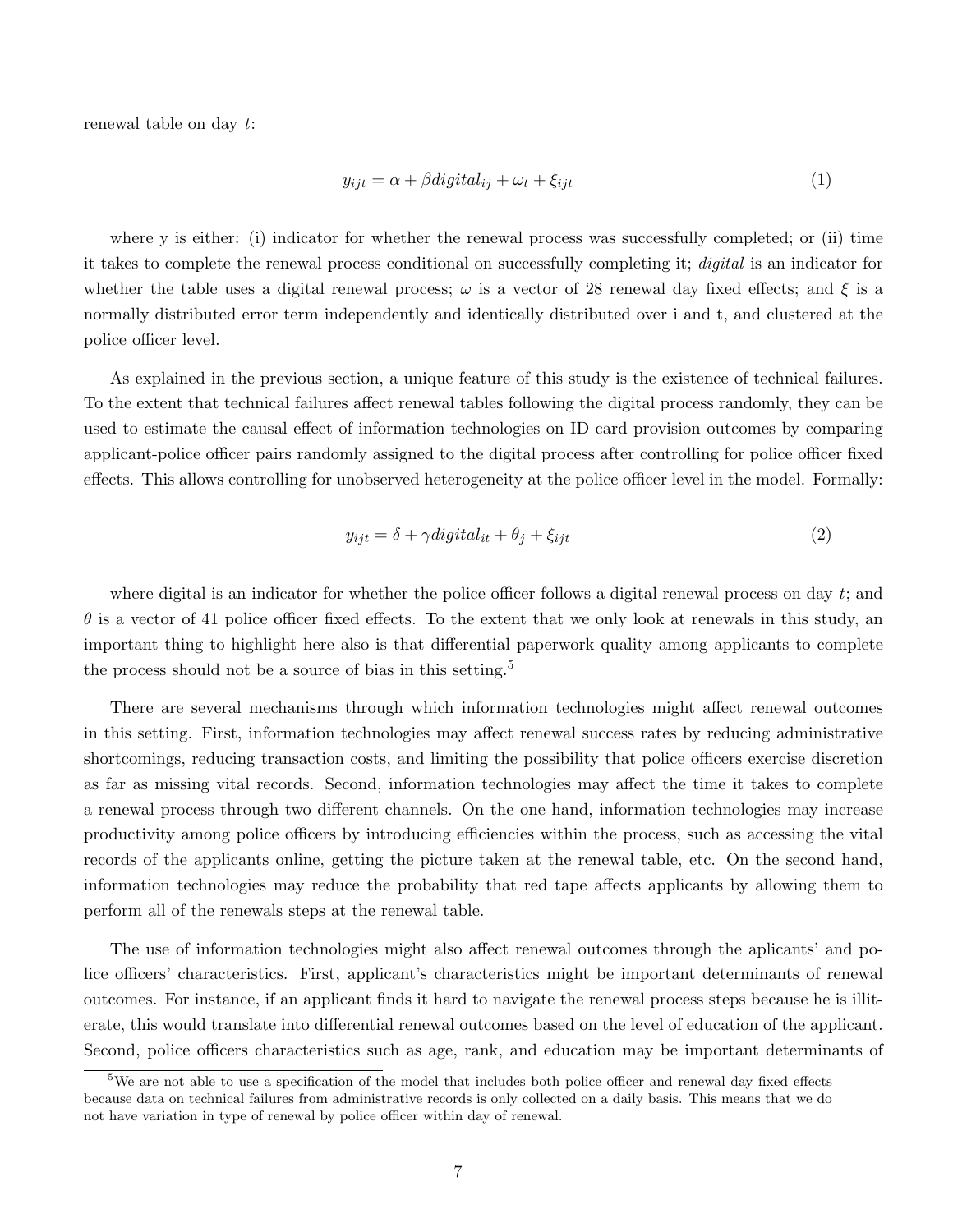variation in efficiency within the administrative procedures required to complete the renewal process. For instance, if the skills required to complete the process are highly correlated with police officers' characteristics, these might translate into different renewal outcomes based on police officers' characteristics. Third, police officers' tenure may affect the renewal process through a learning effect. For instance, police officers that have been working at the Identification Unit for a longer time might be more familiar with the process and, thus, be able to outperform compared to police officers recently brought into the process. To formally explore all of these hypotheses, we use the following three regression models:

$$
y_{ijt} = \alpha + \beta (digital_{it} * A_i) + \psi digital_{it} + \delta A_i + \omega_t + \xi_{ij}
$$
\n(3)

$$
y_{ijt} = \alpha + \beta (digital_{it} * A_i) + \psi digital_{it} + \delta A_i + \omega_j + \xi_{it}
$$
\n(4)

$$
y_{ijt} = \alpha + \beta (digital_{it} * P_j) + \psi digital_{it} + \mu P_j + \omega_t + \xi_{ij}
$$
\n
$$
\tag{5}
$$

where  $A_i$  is a vector of applicant characteristics including age, education, gender, rural status, attended private school (which serves as a proxy of social status), indigenous language spoken, and indigenous attire; and  $P_i$  is a vector of police officer characteristics including tenure at the Identification Unit, tenure at the renewal table, rank, age, education, and gender.

### Data

The data for this paper come from multiple sources and combine different methods of inquiry. The primary data collected at the applicant level include the following: (i) starting and completion renewal times; (ii) renewal table number; and (iii) basic socioeconomic and demographic characteristics. The administrative data collected at the police officer level include the following: (i) renewal table number; (ii) basic socioeconomic and demographic characteristics; and (ii) technical failures at renewal tables. All of the data were collected between October 27 and December 5, 2009.

#### Primary data

The primary data were collected using a very simple software specifically designed for this study. Figure 1 shows a screenshot of the software interface used for the data collection.<sup>6</sup> The software collected basic information for the applicants including starting and completion times, renewal day, renewal table number, sex, age, rural status, education level, whether the applicant ever attended a private school, whether the applicant spoke an indigenous language, and neighborhood of residence. We also collected information on

 $6$ The software was installed in three computers located next to the randomization table, and two computers located at the exit door. All of the five computers were operated by police officers from the Identification Unit, which were unrelated to the renewal process and just hired to perform this task.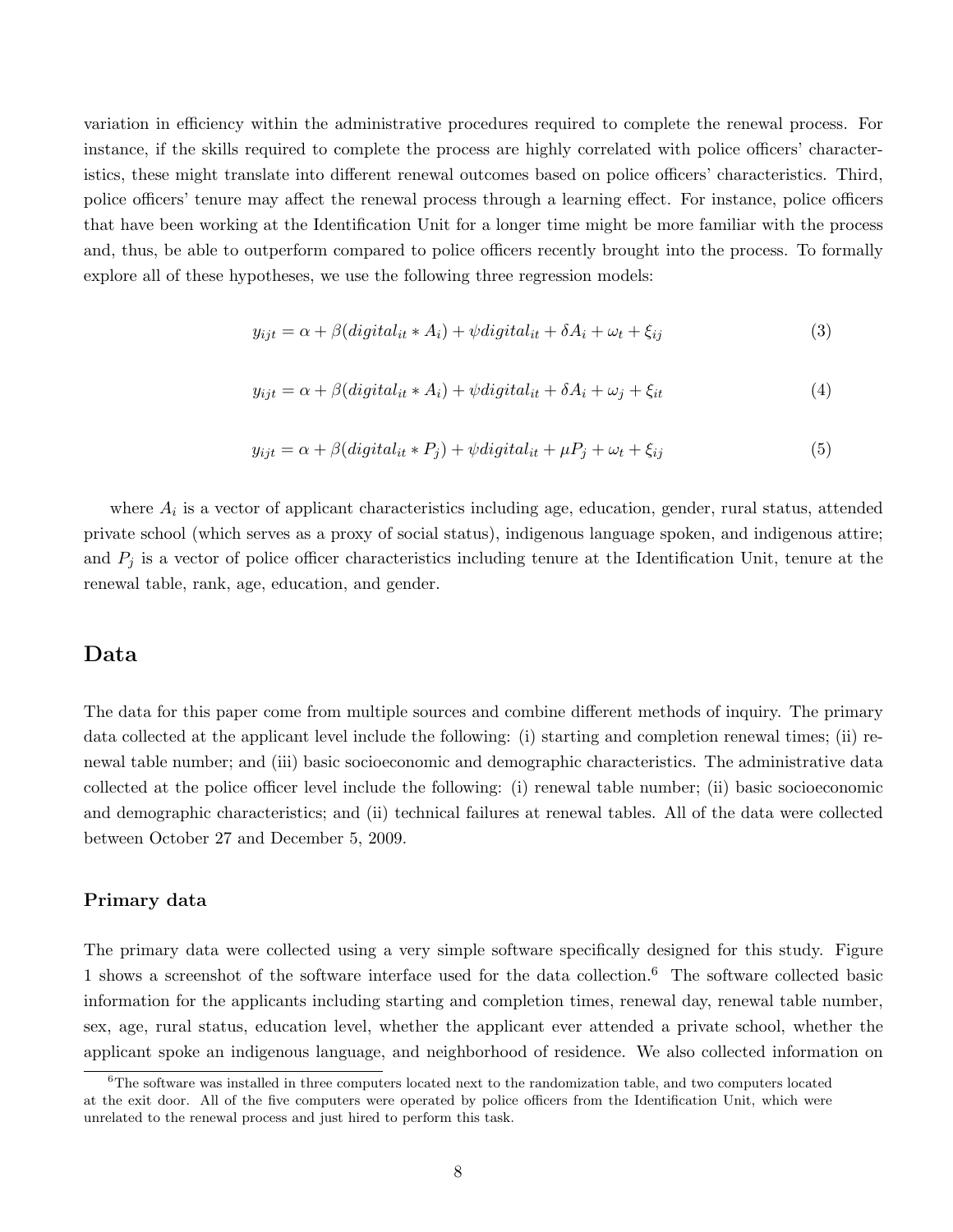indigenous attire for female applicants only, who can easily and objectively be classified across indigenousstatus by simple inspection of their clothing — which is not the case for men.<sup>7</sup> The information on sex, age, rural status, education level, and residence was directly collected from the expired ID card. If another document was used as proof as identity, then this information was directly collected from the applicant. The information about indigenous language and private school status was self-reported by applicants, and the information about indigenous attire was collected from direct observation.

#### Administrative data

The basic socioeconomic and demographic characteristics of police officers were collected from administrative records provided by the Identification Unit. These data included sex, age, rank, years of education, tenure at the Identification Unit, and tenure at the renewal table. The information on technical failures among the digital tables was also collected from administrative records and it was collected on a daily basis.

#### Subpopulation of analysis

The subpopulation of analysis in this study are all individuals who officially applied for an ID card renewal, in the city of La Paz, during the data collection time period. This subpopulation of analysis is not representative of the whole population, but rather of those individuals who decide to apply for an ID card renewal. The sample of applicants used in the subsequent analysis excludes all applicants younger than 21 years old and those older than 100 years old.

#### Descriptive statistics

The summary statistics of the data used in the study are presented in Table 2. The statistics are estimated separately by completion status and type of renewal process. The type of renewal process for digital tables does not correspond to the original renewal process, but rather to an ex-post measure already adjusted for technical failures. Panel A presents the ex-post average values for the outcome variables considered in the paper, which are measured at the police officer-applicant pair level. Panels B and C report the basic characteristics of applicants and police officers. These are ex-ante characteristics measured at the randomization table. Panel D summarizes technical failures measured at the renewal day-table level. The aim of this summary table is twofold. First is to verify that police officers and applicants characteristics are well balanced across type of renewal process. Second, is to explore whether  $ex\text{-}post$  successful and unsuccessful applicants might vary systematically along some of these characteristics.

The average age of an applicant for both the digital and manual renewal tables is 40 years old, with roughly 48 percent of them being women in both groups. About 63 percent of applicants in both groups

<sup>7</sup> Indigenous women wear their hair in two long braids decorated with tassels, and dress in distinctive skirts over puffy petticoats.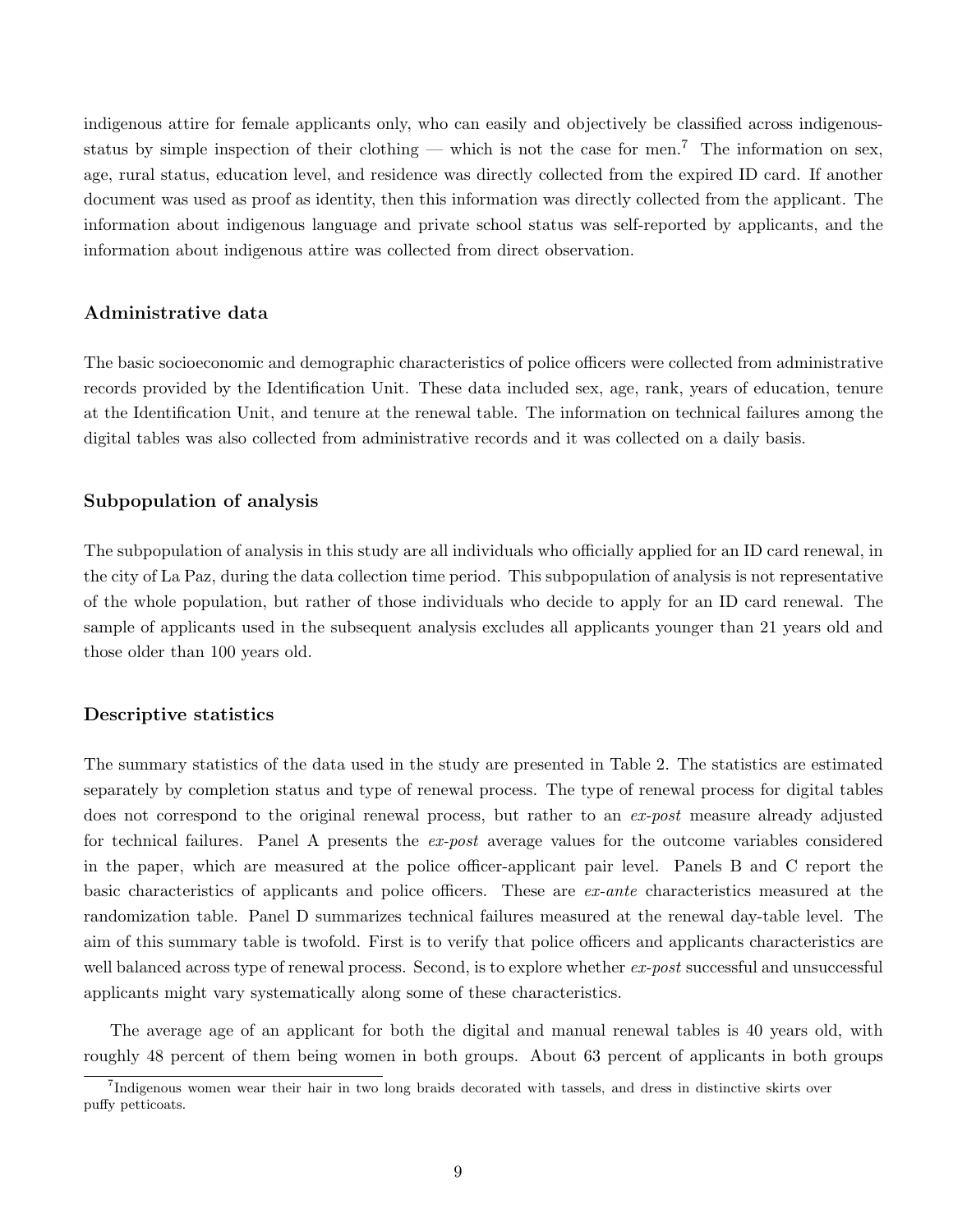have finished high school, and a low 14 percent of those who ever attended school were enrolled in a private school across the two type of renewal groups. Roughly 16 percent of the applicants assigned to either of the renewal processes are from the rural area. On average, 56 percent of applicants who start the renewal process speak an indigenous language (55.5 percent in the digital tables group and 56.3 percent in the manual tables group), and 30 percent of women wear an indigenous attire (29.6 percent in the digital tables group and 31.1 percent in the manual tables group). The differences in sample means along all these basic characteristics of applicants are not significant at the 5 percent level.<sup>8</sup>

As for public officials, the average tenure at the renewal table is 1 year (1.18 for public officials at digital renewal tables and 0.96 for those at manual ones). A typical police officer has been working at the Identification Unit for about 3 years (2.97 for public officials at digital renewal tables and 3.04 for those at manual ones). Further, a typical police officer is 35 years old (33.94 for those digital renewal tables and 37.91 for those at manual ones), and has 13 years of completed school (13.44 for those at digital renewal tables and 12.78 for those at manual ones). About 64 percent of police officers are low rank (61.11 at digital renewal tables and 67.83 at manual ones), and only 24 percent are women (22.2 for those at digital renewal tables and 26.1 for those at manual ones). Although some of the difference in means seem large (police officer age, sex, and rank), none of the differences in means are significant at the 5 percent level. Overall, the statistics reported above suggest a good balance of applicants and police officers across type of renewal process.

The table also shows that only 66 percent of applicants assigned to a manual table get to complete the renewal process. In contrast, almost 82 percent of applicants assigned to a digital table get to complete the renewal process successfully. The difference in sample means across type of renewal process is large and significant at the 5 percent level. For applicants who get to complete the process, a typical renewal process takes roughly 85 minutes in a digital table and 129 minutes in a manual one. The difference in sample means across type of renewal process is again significant at the 5 percent level. Despite the fact that ex-ante characteristics of applicants do not vary substantially across type of renewal process, ex-post the characteristics of applicants vary substantially across completion status. For instance, comparing Column (3) with Column (5), and comparing Column (4) with Column (6), we see that applicants who do not get to complete the renewal process are on average less educated, come from the rural area, are less likely to have attended a private school, and are more likely to be of indigenous descent (either speak an indigenous language or wear indigenous attire). The differences in sample means for all of the applicants' characteristics (except for age) are significant at 5 percent level (both for successful and unsuccessful applicants).

<sup>8</sup>Census data for the city of La Paz reports the following average characteristics for the population: 51 percent women, 44 percent completed high school (average years of education is 9.4), 22 years old, 38 percent live in the rural areas, and 68 percent are indigenous.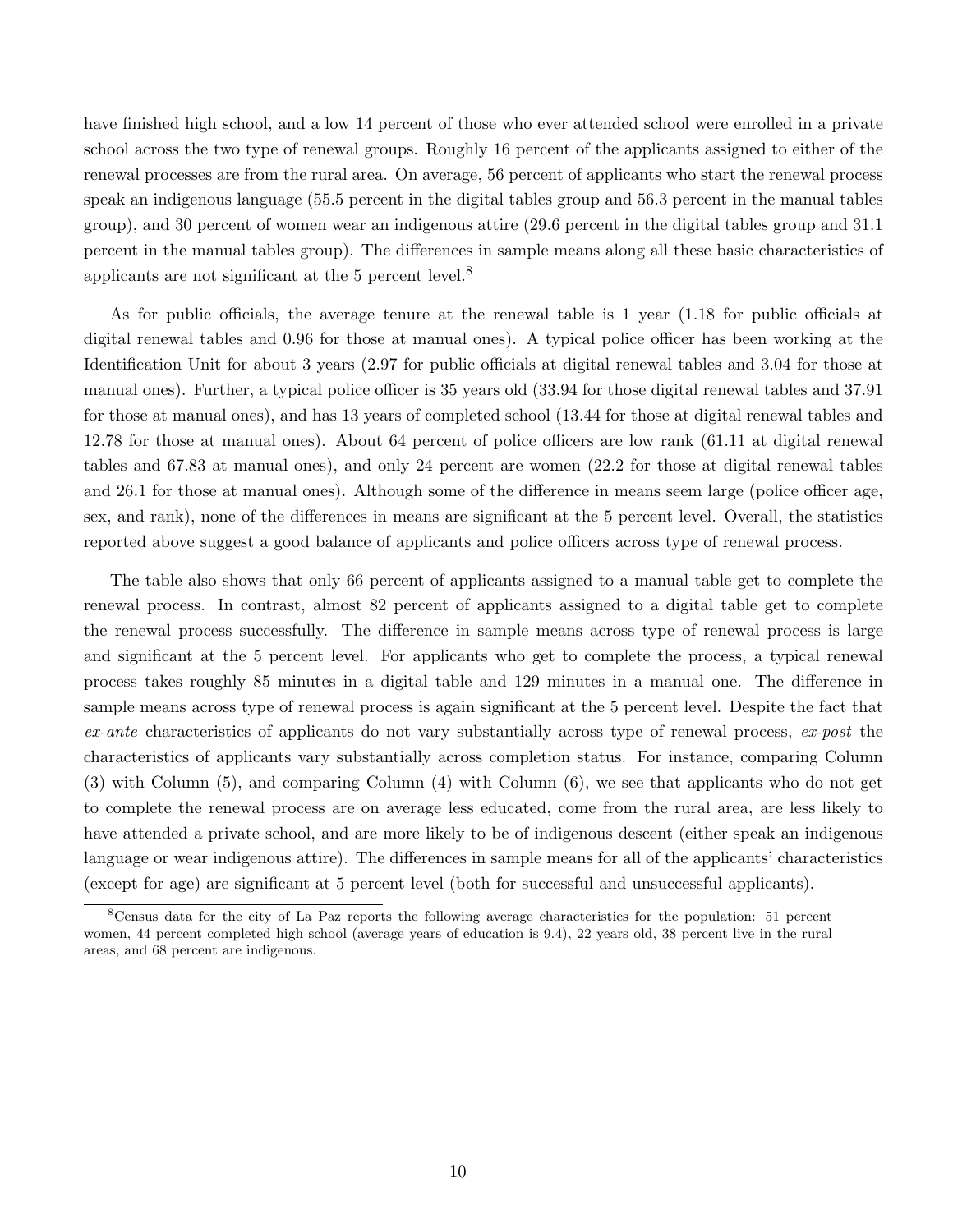### Discussion of experimental results

#### Renewal success rates

Table 3 presents the effects of information technologies on the probability of successfully completing a renewal process. All the coefficients reported are marginal effects from probit regressions, and are separately estimated for male and female applicants to exploit the indigenous attire data collected for the subsample of female applicants.<sup>9</sup> The effect of information technologies over traditional technologies after controlling for renewal day fixed effects — that is, the coefficient  $\beta$  in Equation 1 — is presented in columns (1) and (3) for male and female applicants, respectively. Columns (2) and (4) present instead the effect of information technologies over traditional technologies after controlling for police officer fixed effects — that is, the coefficient  $\gamma$  in Equation 2. The estimation of these two regression models allows for assessing the extent to which unobserved police officer characteristics might be correlated with the ability to successfully complete a renewal process. Columns (5) to (8) show the results of estimating Equations 3 and 4, which control for the characteristics of the applicants and allow for technologies to interact with these characteristics. Columns (5) and (6) show the estimates for the subsample of male applicants, while those for female applicants are reported in columns (7) and (8). These alternative specifications allow assessing the extent to which applicants's characteristics might be important determinants of success rates across type of renewal process.

The results in Table 3 show that the adoption of information technologies resulted in an overall improvement in the service provided by the Police within the process of renewing an ID card. Male applicants randomly assigned to the digital renewal process have on average between 11.55 to 13.22 percentage points higher probability of completing the process as compared to those randomly assigned to the manual one — 11.55 when controlling for renewal day fixed effects and 13.22 when controlling for police officer fixed effects. All of these effects are statistically significant at the 1 percent level. The estimates in columns (3) and (4) corroborate these findings for the subsample of female applicants. Female applicants randomly assigned to the digital renewal process have on average between 10.43 to 13.59 percentage points higher probability of completing the process as compared to those randomly assigned to the manual one  $-13.59$  when controlling for renewal day fixed effects and 10.43 when controlling for police officer fixed effects. All these effects are also statistically significant at the 1 percent.

The characteristics of applicants should not affect success rates. In practice, however, they might if police officers do not provide a homogeneous service across the population or if applicants are affected by bureaucracy differently based on their characteristics. Next, we explore the possibility that applicants' characteristics might be important determinants of success rates. The results of this exercise are presented in columns (5) to (8) and interestingly present strong evidence that indeed success rates vary systematically across renewal process based on the characteristics of the applicants. Applicants from relatively disadvantaged backgrounds are much less likely to complete the renewal process. On average, applicants from rural areas are 10 percentage points less likely to complete the renewal process as compared to those from the urban area —

 $9$ Table A1-1 in the Appendix reports the results for the pooled sample, and shows that the sex of the applicant is not an important determinant of renewal outcomes.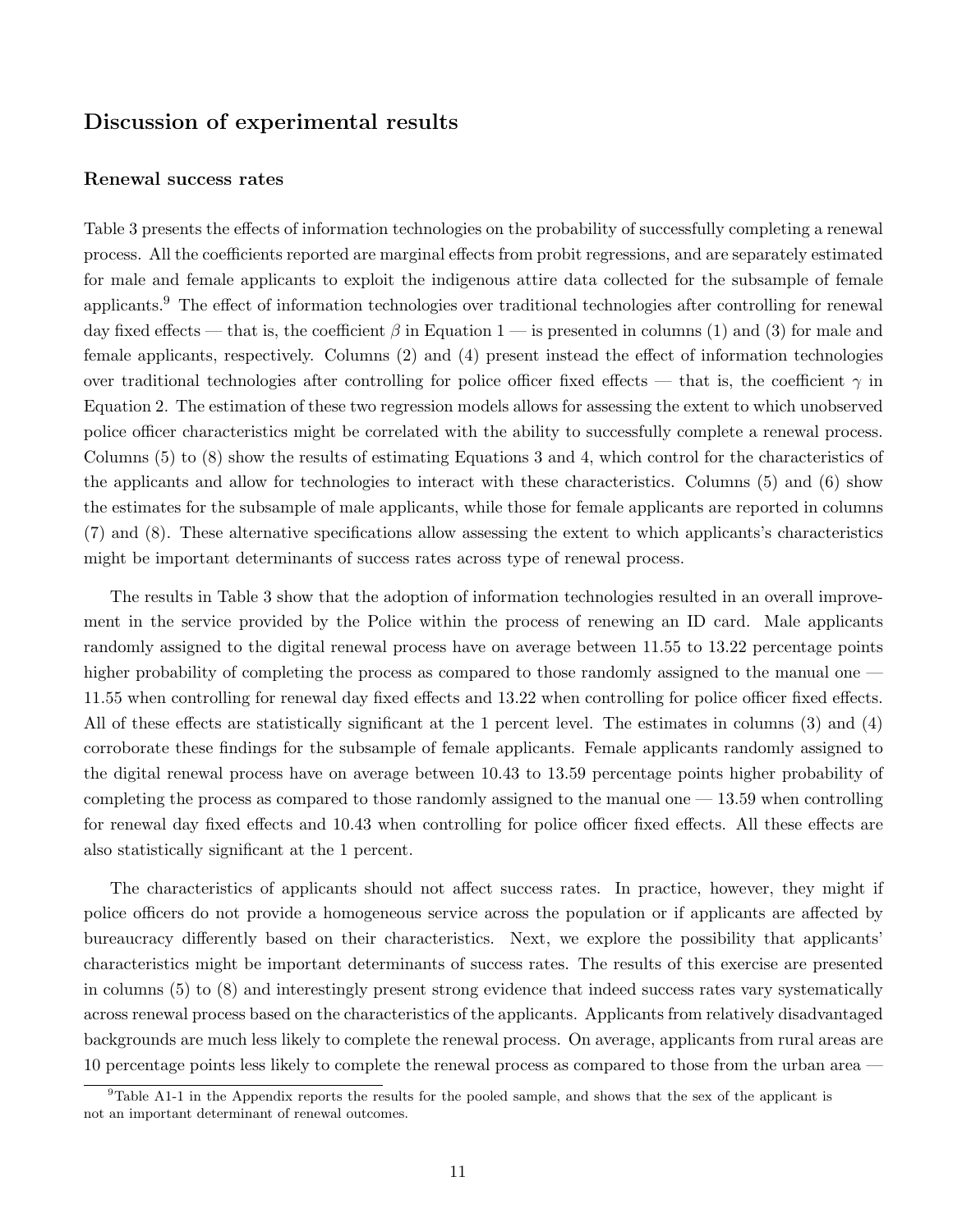9.17 to 11.80 percentage points depending on the sex of applicant and specification of the model. Applicants who did not complete high school are roughly 4 percentage points less likely to complete the renewal process as compared to those who did complete high school — 4.28 to 4.91 percentage points depending on the specification. Senior people are 3 percentage points less likely to complete the renewal process as compared to relatively younger applicants — 2.03 to 3.27 percentage points depending on the specification. Moreover, applicants who never attended private school and, thus, belong to a lower social status, are 10 percentage points less likely to complete the renewal process as compared to those who attended a private school — 9.93 to 11.37 percentage points depending on the specification. Lastly indigenous male applicants, as measured by the ability to speak an indigenous language, are roughly 7 percentage points less likely to complete the renewal process as compared to non-indigenous male applicants — 7.32 to 7.39 percentage points depending on the specification. Female applicants wearing an indigenous attire are instead 13 percentage points less likely to complete the renewal process as compared to those female applicants who were not wearing an indigenous attire — 13.26 to 13.38 percentage points depending on the specification. All of these correlations are statistically significant at the 1 percent level. Interestingly, speaking an indigenous language does not seem to be relevant to explain success rates among female applicants after the wearing of an indigenous attire has been controlled for. This suggests that visual inspection might be a more important aspect of being indigenous for citizens' lives as opposed to speaking an indigenous language. Further, it suggests that clothing inspection might be a better measure to classify ethnicity among Bolivian women as opposed to language spoken.

A natural next question that arises is whether the adoption of information technologies within the renewal process might have reduced some of these observed gaps in success rates across the characteristics of the applicants. To examine this, we look at whether the impacts of information technologies differ across applicants with different background characteristics. The estimates are reported in columns (5) to (8), and present one of the most important findings of this paper namely that the digital renewal process is able to reduce most of the observed disparities in renewal outcomes across the characteristics of applicants. In particular, the effect of coming from the rural area is smaller in magnitude and opposite in sign to the magnitude of the effect of the interaction of coming from the rural area with being assigned to a digital process (0.1522 to 0.1622, depending on the specification). These interactions are all significant at the 1 percent level. The magnitude of the effect of having completed high school is similar in magnitude and opposite in sign to the magnitude of the effect of the interaction of having completed high school with being assigned to a digital process (0.0426 to 0.0647, depending on the specification). All of these interactions are significant at the 5 percent level. The difference in success rates among senior and younger applicants is reduced by roughly 5 percentage points when applicants are randomly assigned to the digital process as compared to the manual one, though this difference is only significant at standard levels for male applicants. In particular, the magnitude of the effect of being a senior applicant is similar in magnitude and opposite in sign to the magnitude of the effect of the interaction of having completed high school with being assigned to a digital process (0.0573 to 0.0574, depending on the specification). All of these interactions are again significant at the 1 percent level. Moreover, the gap in success rates between indigenous and non-indigenous applicants as measured by the knowledge of an indigenous language, is reduced by around 5 percentage points when applicants are randomly assigned to the digital renewal process as opposed to the manual one. The magnitude of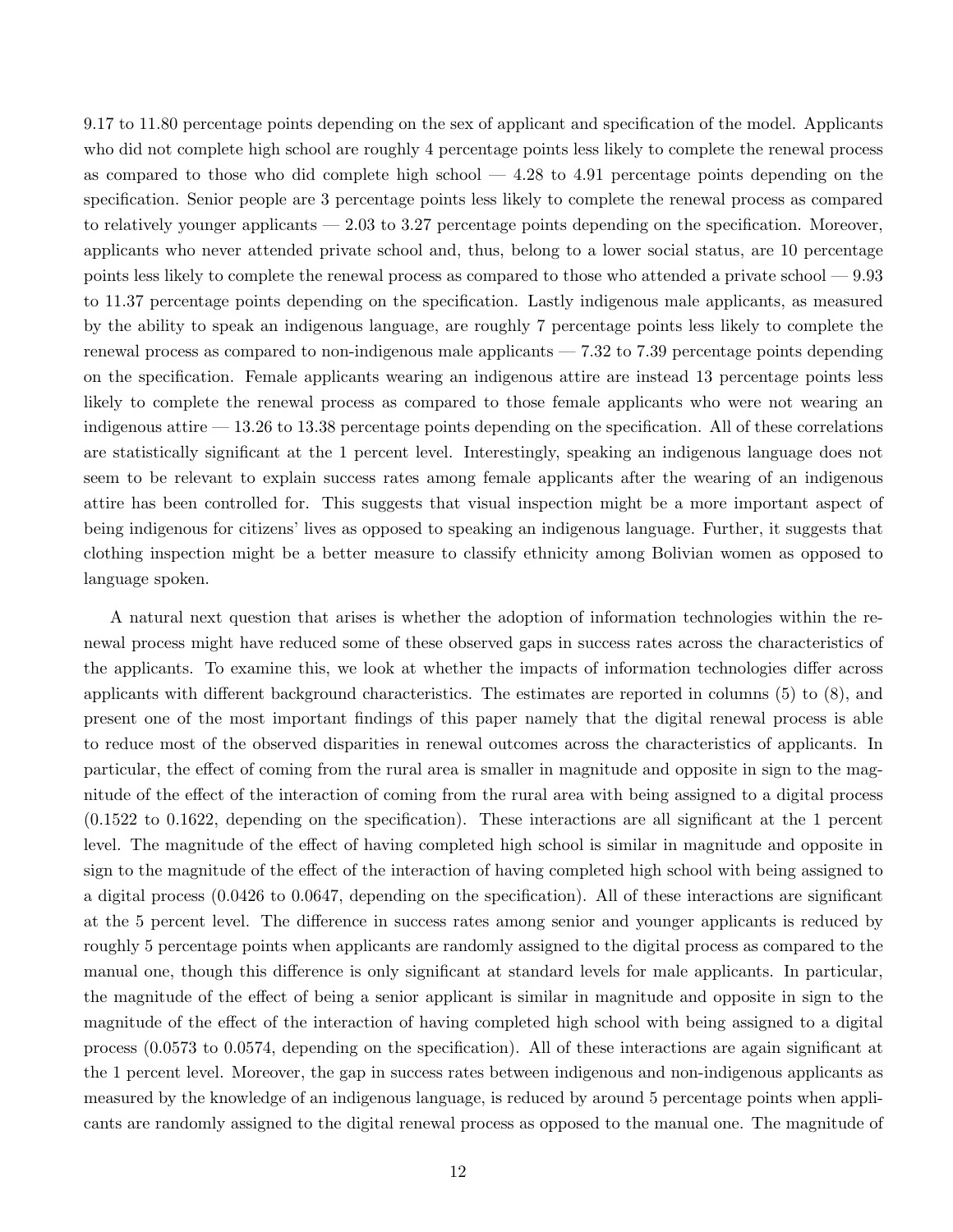the effect of speaking an indigenous language is similar in magnitude and opposite in sign compared to the magnitude of the effect of the interaction of being a rural applicant with being assigned to a digital process (0.0511 to 0.0574, depending on the specification). All of these interactions are significant at the 1 percent level. Lastly, the difference in success rates between indigenous and non-indigenous females as measured by indigenous attire, is reduced by around 8 percentage points when applicants are randomly assigned to the digital renewal process as compared to the manual one (0.0814 and 0.0839, depending on the specification, all significant at the 5 percent level).

As a final exercise, we look at whether the characteristics of police officers might in practice affect success rates. Technology and skills are often believed to be complementary (e.g. Van Reenen and Chennells (2002) and Machin, McNally, and Silva (2006)). Yet, given the homogeneity of police officers and the simple skills required to complete the renewal process, the characteristics of police officers are a priori not expected to affect success rates in this setting. Table A1-2, in the Appendix, presents the results of this exercise. As expected given the nature of the police officers' randomization process, background characteristics of police officers are not significantly correlated with success rates. Moreover, the interactions between technologies and police officers' characteristics are small in magnitude and never significant at standard levels. This is reassuring and suggests that the variation in success rates observed in the data is not the result of observed differences in police officer characteristics.

#### Time it takes to complete renewal

Table 4 presents the effect of information technologies on the time it takes to complete a renewal process. For the estimation of these coefficients, we focus on the subsample of applicants who were successful at completing the renewal process. All coefficients are again separately estimated for male and female applicants to exploit the data about indigenous attire collected only for the subsample of female applicants. Columns (1) and (2) present the results from the two basic specifications of the model (Equations 1 and 2) for the subsample of male applicants. Columns (3) and (4) present analog estimates for the subsample of female applicants. In columns (5) and (6), we present estimates from the augmented models (Equations 3 and 4) for the subsample of male applicants. Finally, in columns (7) and (8), we report the results of these two augmented models for the subsample of female applicants.

The results in Table 4 show that information technologies allow for important efficiencies within the renewal process of renewing an ID card, which directly translate into an improvement in the quality of service provided by the Police to applicants. Male applicants randomly assigned to the digital renewal process take on average between 40.01 to 43.64 fewer minutes to complete the renewal process as compared to those randomly assigned to the manual process — 40.01 when controlling for renewal day fixed effects and 43.64 when controlling for police officer fixed effects. All these effects are statistically significant at the 1 percent level. The estimates in columns (3) and (4) corroborate these findings for the subsample of female applicants. Female applicants randomly assigned to the digital renewal process take on average between 39.14 to 43.57 fewer minutes to complete the renewal process as compared to those randomly assigned to the manual process — 43.57 when controlling for renewal day fixed effects and 39.14 when controlling for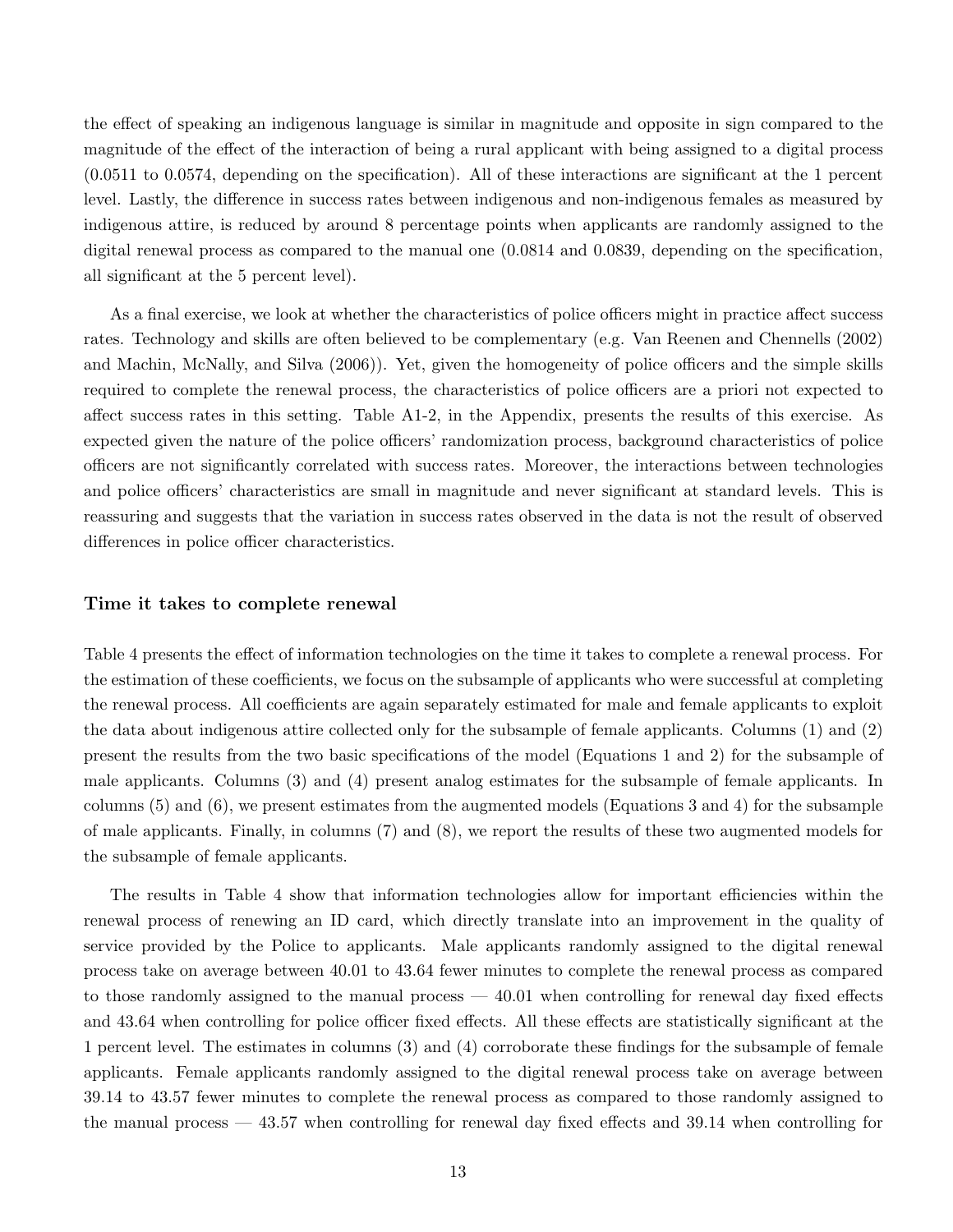police officer fixed effects. Again, all of these coefficients are significant at the 1 percent level. Looking across all the specifications shown, we conclude that information technologies are reducing the time it takes to renew an ID card by an average of about 40 minutes. Compared with a level of 128 minutes among manual renewal tables, these point estimates imply a reduction in the time it takes to complete the renewal process of about 31 percent compared to the level in manual renewal tables, which is quite substantial. Figure 2 shows these results graphically presenting for each type of renewal process the estimated probability density function, where the function is estimated using an Epanechnikov kernel. The results show that the time it takes to complete a renewal process is lower for the digital renewal process along all of the percentiles in the distribution. The two-sample Kolmogorov-Smirnov statistic testing for equality of both density functions is  $0.5817$  (*p*-value=0.000).

The effect of applicants' characteristics on the time it takes to renew an ID card shows a similar pattern to that reported for the probability of completing the renewal process. Applicants from relatively disadvantaged backgrounds take longer to complete the renewal process when randomly assigned to the digital renewal process as compared to the manual one. Applicants from rural areas take on average 17 minutes more to complete the renewal process as compared to those from the urban area (roughly 13 percent more of the mean renewal time among applicants assigned to the manual process). Applicants who did not complete high school take on average 11 minutes more to complete the renewal process as compared to those who did complete high school (roughly 8.5 percent more of the mean renewal time among applicants assigned to the manual process). Senior people take on average 2 minutes more to complete the renewal process as compared to younger applicants, though this is only significant among female applicants (roughly this corresponds to 7 percent of the mean renewal time among applicants assigned to the manual process). Moreover, applicants who attended a public school, and thus belong to lower socioeconomic strata, take approximately 6 minutes more to complete the renewal process as compared to those who attended private school (this roughly corresponds to 5 percent more of the mean renewal time among applicants assigned to the manual process). Finally, indigenous male applicants, as measured by the ability to speak an indigenous language, take on average 3 minutes more to complete the renewal process as compared to those of nonindigenous descent (2 percent more of the mean renewal time among applicants assigned to the manual process). Female applicants wearing an indigenous attire take on average 4 minutes more to complete the renewal process as compared to female applicants not wearing an indigenous attire (3 percent more of the mean renewal time among applicants assigned to the manual process). Consistent with previous findings, speaking an indigenous language is not relevant to explain renewal time for renewal among female applicants after wearing of an indigenous attire has been controlled for. All these coefficients are statistically significant at the 5 percent level.

Table 4 also reports the interactions between the information technologies coefficient and the characteristics of the applicants. These estimates present evidence that information technologies do have different effects on time it takes to complete a renewal process based on the characteristics of the applicants. These effects, however, are relatively modest compared to those found for success rates. On average, information technologies reduce the gap between rural and urban applicants by 14 minutes — this is roughly 11 percent of the mean renewal time among applicants assigned to the manual process. Information technologies also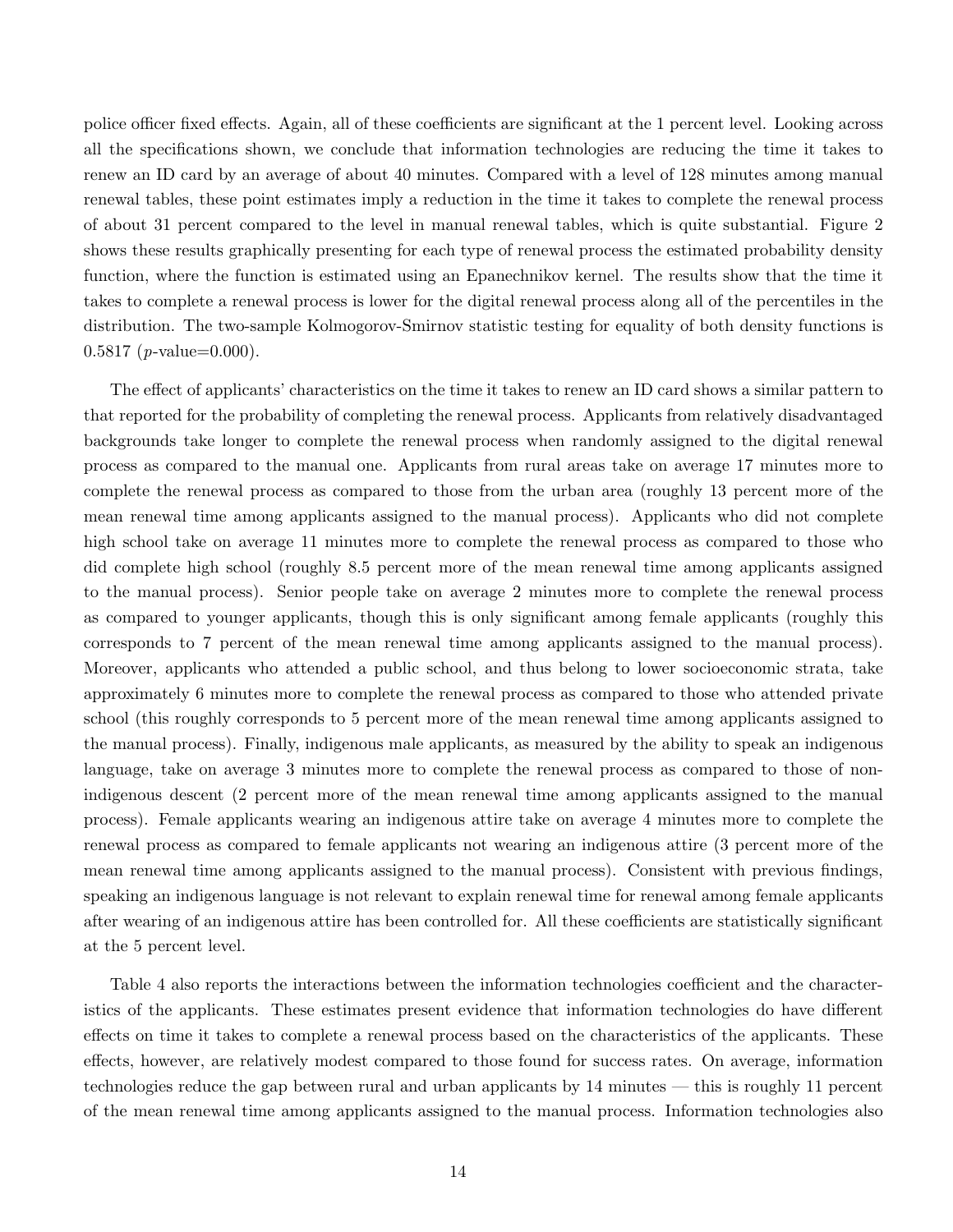reduce the gap in success rates among applicants who completed high school and those who did not. The reduction in the gap is around 10 minutes, which roughly corresponds to 8 percent of the mean renewal time among applicants assigned to the manual process. Lastly, the gap in success rates between applicants who never attended private school and those who did is reduced by 4 minutes, which corresponds to 3 percent of the mean renewal time among applicants assigned to the manual process. The magnitude of all of these coefficients is consistent across all specifications of the model and the sex of the applicant. Further, all these interactions are significant at the 5 percent level.

For completeness, Table A1-2, in the Appendix, explores also whether information technologies might affect the time it takes to complete the process by interacting with some of the observed characteristics of police officers. Consistent with the previous findings for success rates, the characteristics of police officers have no power to explain variation in the time it takes to complete a renewal process. Estimates are always small in magnitude and never significant at standard levels.

### Are differences in renewal outcomes based on characteristics of applicants fully eliminated by the digital process?

An interesting exercise is checking whether the use of technologies in this setting are able to eliminate the differences in renewal outcomes based on the characteristics of applicants. To do so, we test for whether the different characteristics of applicants and its interaction with the type of renewal process are jointly significant at the 10 percent level. The intuition behind this test is the following. If we fail to reject the null that a specific characteristic of an applicant and its interaction with the digital renewal process is significant, that would indicate that disparities in renewal outcomes along that dimension have been eliminated by the digital process. That is, it would mean that under the digital process it would no longer matter whether the individual is from the rural or urban area, whether he is from an indigenous background or not, and so on and so forth.

The results of these tests of significance are presented in Table 5. The statistics correspond to the estimates reported in columns (5), (6), (7), and (8) of Tables 3 and 4, which correspond to the full specification of the model estimated separately for the subsample of male and female applicants using the two identification strategies. The reported coefficients are the combined estimates of the null hypotheses reported in the left hand side. The p-values correspond to the  $\chi^2$  and F statistics for the null hypotheses of the success indicator and duration outcomes, respectively. The statistics suggest that the digital renewal process is successful at eliminating many of the observed differences in success rates among male applicants, including those resulting from the educational level and indigenous background of the applicant. In fact, under the digital renewal process rural male applicants are actually between 3.47 and 4.09 percent more likely to complete the renewal process than male applicants from the urban areas depending on the specification, and senior male applicants are between 1.42 and 2.53 percent more likely to complete the renewal process as compared to younger male applicants. In contrast, male applicants from poorer backgrounds as measured by attendance to a public school are still between 5.02 and 5.52 percent less likely to complete the renewal process as compared to those from relatively better off backgrounds.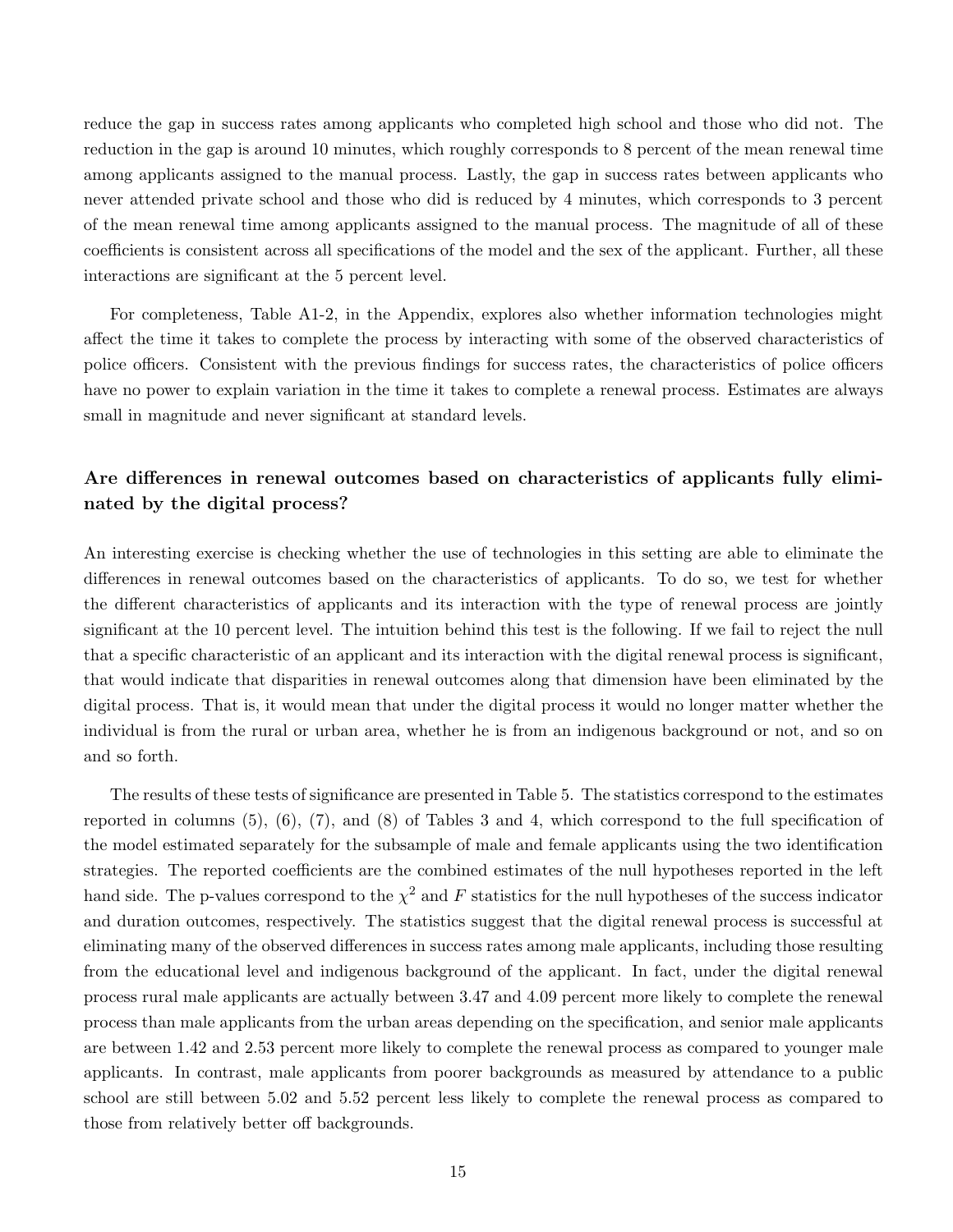The digital renewal process is also successful at eliminating the differences in success rates among female applicants based on educational level, indigenous attire, and socioeconomic status as measured by whether the female applicant attended public school. Further, under the digital renewal process, rural female applicants are actually between 6.86 and 6.95 percent more likely to complete the renewal process than male applicants from the urban areas, depending on the specification, senior female applicants are between 0.56 and 4.89 percent more likely to complete the renewal process as compared to younger female applicants, and female applicants from indigenous backgrounds as measured by attire are between 4.96 and 5.11 percent more likely to complete the renewal process as compared to those from non-indigenous backgrounds.

Moreover, the digital renewal process is also successful at eliminating most of the observed differences in time it takes to successfully complete a renewal process based on the characteristics of applicants. All differences observed among male applicants in the manual process based on their characteristics are eliminated within the digital process, except for those based on the rural status of the applicant and the socioeconomic status as measured by whether the male applicant attended public school. Yet, under the digital renewal process, rural male applicants still take between 3.07 and 3.15 more minutes to complete the renewal process as compared to male applicants from urban areas, depending on the specification, and male applicants from poorer backgrounds as measured by attendance to a public school take on average 1.44 more minutes to complete the renewal process as compared to those from relatively better off backgrounds. In contrast, all differences observed among female applicants in the manual process based on their characteristics are eliminated within the digital process, except for those based on the indigenous attire and socioeconomic status as measured by whether the female applicant attended a public school. Under the digital process, female applicants from relatively poorer backgrounds as measured by attendance to a public school still take on average 1.94 more minutes to complete the renewal process as compared to those from relatively better off backgrounds, and female applicants from indigenous backgrounds as measured by attire take on average 3.16 more minutes to complete the renewal process as compared to those from non-indigenous backgrounds.

### Interpretation

A natural question that arises is why information technologies might be affecting renewal outcomes and, even more interesting, why in this setting they are so effective at lowering barriers in access to ID cards by citizens. To the extent that we only look at renewals in this study, differential paperwork quality among applicants required to complete the process is not a possible explanation for the variation in renewal outcomes observed in the data. More specifically, individuals applying for an ID card renewal are applicants who five years ago (i.e. the renewal time frame) were able to successfully obtain an ID card. This implicitly means that the Identification Unit should already have all the paperwork required to complete the renewal process for each of those applicants. Moreover, if selection bias based on paperwork quality might be an issue here, we would expect to observe exactly the opposite. Given that rural applicants face higher time and money costs to access the Identification Unit, rural applicants should in general have higher quality paperwork conditional on getting to the Unit.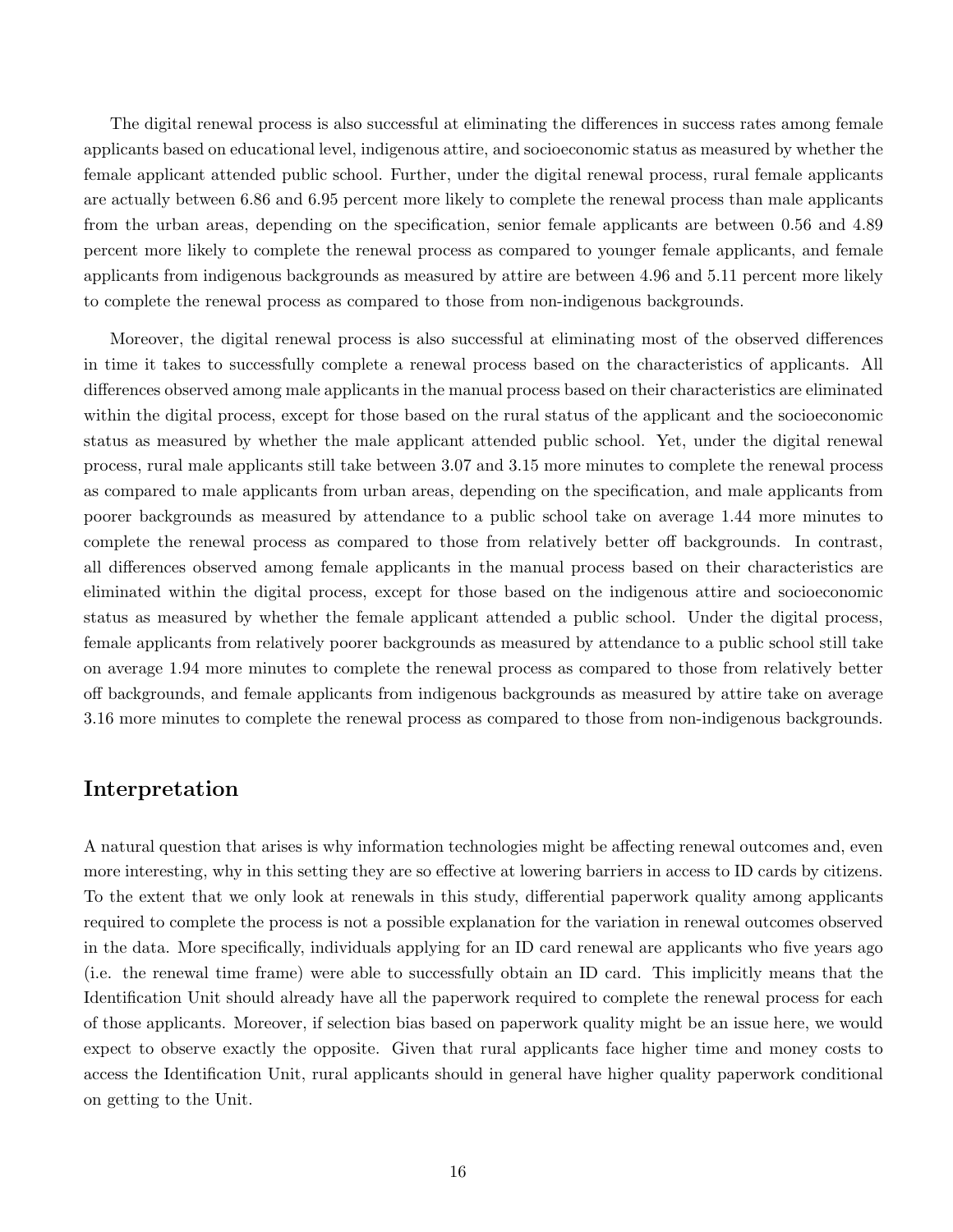Information technologies in this setting clearly introduce efficiencies within the renewal process, including accessing the vital records of the applicants online and reducing administrative shortcomings such as deficient record keeping, typing mistakes, etc. Further, information technologies significantly facilitate the process for applicants by allowing them to perform all of the renewal process steps within one physical location. Yet, the differential effects of these technologies across the characteristics of applicants, and the fact that the characteristics of applicants are important determinants of variation in renewal outcomes, is not fully consistent with a simple story of efficiencies within this process. In particular, the fact that the characteristics of applicants are important predictors of variation in renewal outcomes is consistent with four hypotheses. First, police officers might not be providing a homogeneous service across the population, wherein police officers provide different service quality to applicants based on their intrinsic characteristics. The provision of different service quality to applicants in detriment of applicants of relatively disadvantaged backgrounds has been previously reported as an important barrier in access to ID cards by citizens in Bolivia (e.g. World Bank (2000), Mansilla (2003), Quintana (2003), and Wanderley (2007)). My results are consistent with all of this previous evidence based on qualitative data. Further, to the extent that information technologies reduce the possibility of exercising discretion as far as missing vital records across applicants, this hypothesis is also consistent with the observed reduction in success rates gaps across applicants resulting from the use of these technologies. Yet, if differential service quality provision to applicants based on their characteristics were the only mechanism operating to lower barriers in access to ID cards in this setting, we would not expect to observe changes in the time it takes to complete a renewal resulting from the adoption of these technologies. In particular, information technologies do not introduce any particular incentive for police officers to change their service provision patterns based on the type of renewal. To this end, it is plausible that something else, in addition to differential service quality provision to applicants based on their characteristics, might be operating here that is forcing police officers to discriminate less frequently against relatively disadvantaged applicants when randomly assigned to the digital process.

A second hypothesis that is consistent with the fact that applicants' characteristics are important determinants of access to ID cards is that police officers might be practicing selective enforcement of rules. Selective enforcement of rules is possible, in this setting, because of the opportunities that police officers have to exercise discretion at completing some of the renewal steps. The intuition behind the selective enforcement of rules is as follows. To maximize the possibility of extracting bribes from applicants, police officers would purposely complicate the process to create incentives for applicants to incur in extra-legal payments and finish with the process. Applicants at higher risk of being targeted are those from relatively disadvantaged backgrounds, which tend to be less demanding and likely to voice complaints. These results would be consistent with previous literature on petty corruption within public service delivery in several developing countries, and would also be consistent with the possibility that information technologies might act as a brake to curb petty corruption within this specific bureaucratic process.<sup>10</sup> Moreover, the existence of

 $10$ The literature on corruption within public service delivery has looked mainly at how bureaucrats price discriminate when setting bribes and the social and economic costs of corruption. Svensson (2003) and Fisman and Svensson (2007) find evidence that corrupt bureaucrats act as price discriminators in determining access to public services. Olken and Barron (2009) collect field data on bribe payments by truckers to road post officials, in Indonesia, and find evidence that corrupt bureaucrats behave like price discriminating profit-maximizing firms. Bertrand, Djankov, Hanna, and Mullainathan (2007) provide experimental evidence that bureaucrats undercut existing regulations on obtaining a driving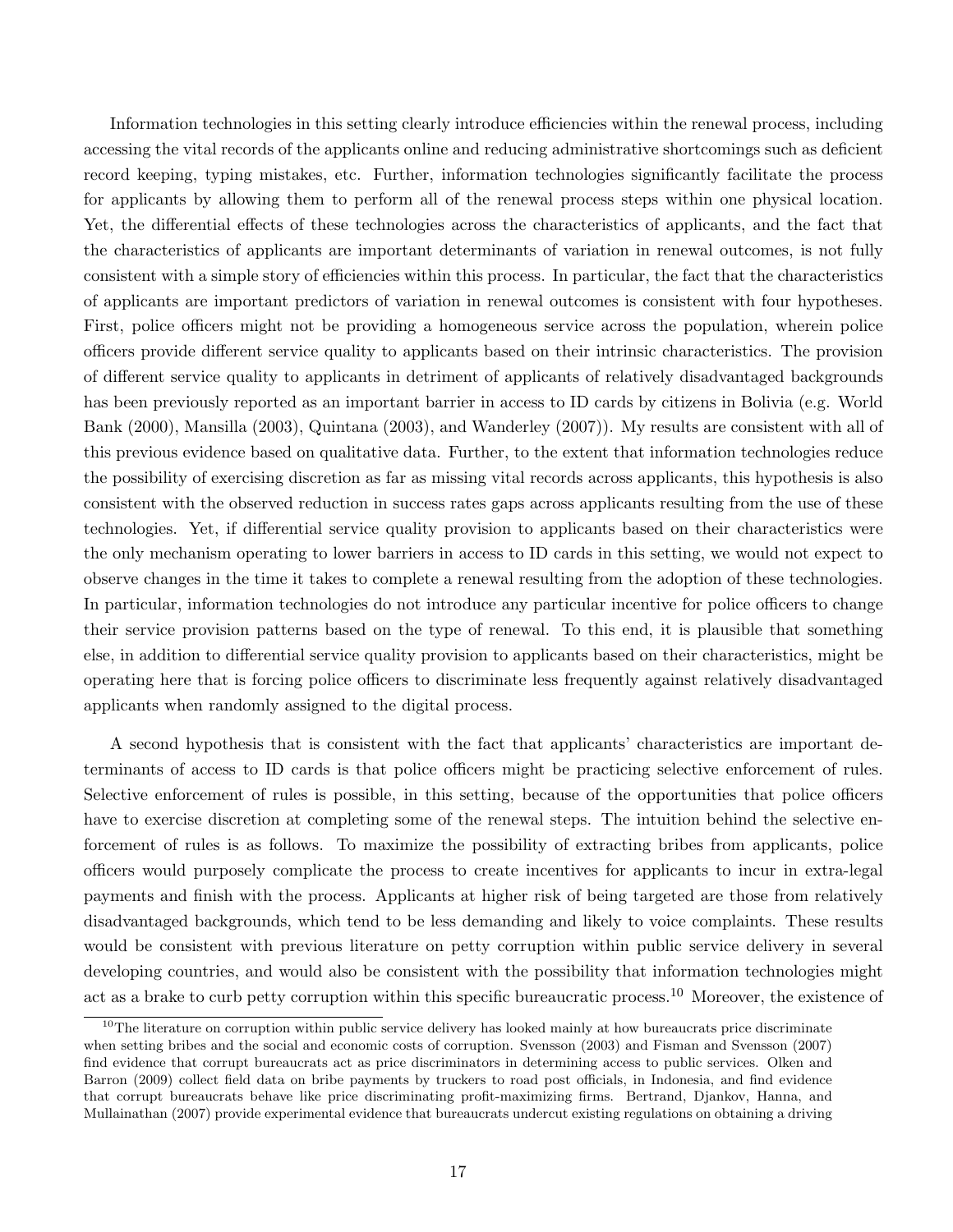petty corruption within the the Bolivian Police has already been documented (United Nations Development Program,, 2006). In an interesting nationally representative survey about the bureaucratic services provided by the Police, only 28 percents of citizens agreed that it was possible to successfully complete a bureaucratic process involving the Police without having to incur an extra-legal payment, 47 percent of citizens admitted to have paid at least an extra-legal payment in the last year in order to facilitate the completion of a bureaucratic process, and 30 percent of citizens reported explicitly being asked for a bribe by a police officer in order to complete a process. By eliminating the possibility that police officers might lie about not finding the vital records of an applicant, information technologies implicitly add an accountability mechanism into the renewal process. This accountability mechanism might be successfully operating in this setting to reduce barriers in access to ID cards by explicitly altering the probability of detecting malpractices among police officers.

The third hypothesis consistent with the fact that applicants characteristics are important determinants of renewal outcomes is that excessive bureaucracy or red tape affects applicants differently based on their characteristics. For instance, illiterate applicants might find it harder to navigate the renewal process steps than those applicants with some schooling because they are not able to read the signs at the Unit. This would be further exacerbated by the fact that police officers seem to be quite efficient at identifying relatively disadvantaged applicants so as to search for opportunities to extract bribes. Excess bureaucracy might be intimidating to many people, particularly so to groups socially excluded from the mainstream. It is usually believed that people from relatively disadvantaged backgrounds are less able to access and process information, in part because they have relatively limited education. Endogenous red tape might be introducing an important inequality dimension into the renewal process by requiring some skills from applicants to successfully complete the process. To the extent that these skills are not necessarily uniformly distributed across applicants, this would directly translate into differential renewal outcomes based on the characteristics of the applicants. By allowing applicants to perform all the renewal steps within one physical location, information technologies might be significantly facilitating the process for the applicant and, thus, reducing observed gaps in renewal outcomes based on the characteristics of applicants.

Lastly, bureaucratic delay might affect applicants based on their time preferences and, thereinafter, affect the success rates based on their intrinsic characteristics. For instance, applicants who find bureaucratic delay overwhelming might decide to drop out at some point in the middle of the renewal process and come back at some other point in time to the Identification Unit to start a new renewal process (renewal processes cannot be put on hold — if they are not completed by the end of the day, the applicant needs to start a whole new renewal process). Because of the nature of my data collection, drop-outs are implicitly classified as unsuccessful applicants in my sample. Yet, it is highly unlikely that these represent a large proportion of unsuccessful applicants. In particular, applicants deciding to drop-out in the middle of the renewal process face transportation expenses and substantial time costs. Because of the marking ink used to mark applicants' thumbnails at the randomization table, applicants cannot start a new renewal process right away but need to wait for at least a couple of days until the marking ink has faded away. Further, deciding to drop-out

license, in India, responding to the needs of private agents. Sequeira and Djankov (2008) find empirical evidence that bureaucrats working in ports within Southern Africa price-discriminate according to characteristics of the shipments and products when setting bribes.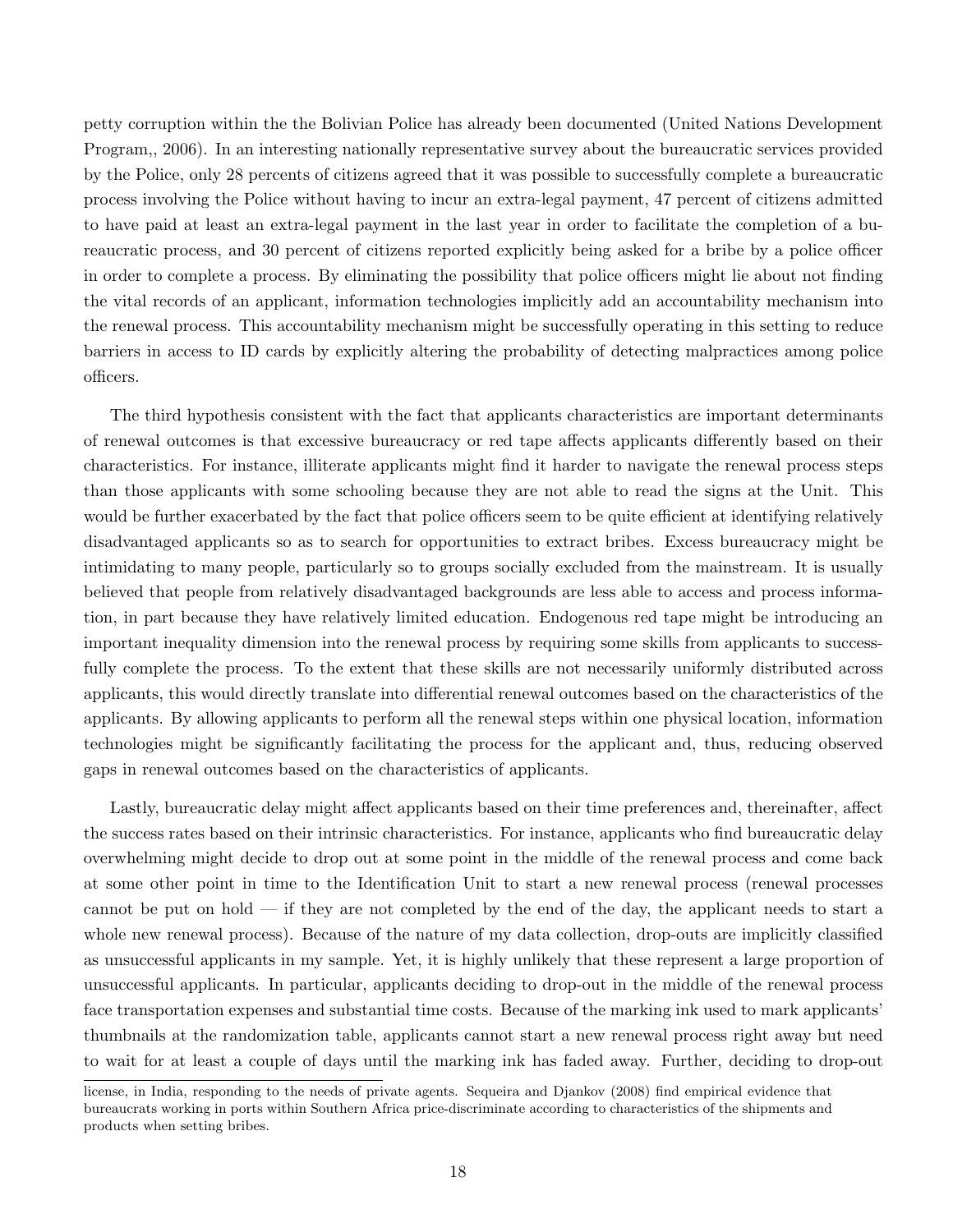in the middle of the renewal process is very costly for the applicant to the extent that queuing time at the randomization table can easily take between 40 to 60 minutes. Therefore, drop-outs should be minimal in my sample and occur only randomly across the population of applicants. In addition, there is a piece of evidence against the possibility that drop-outs might be occurring systematically in my sample. Applicants from relatively stronger backgrounds are, in general, expected to have a higher opportunity costs of their time (e.g. Frey (1971), Shaw (1992)). If differences in time preferences might be driving my results, we would expect to observe that applicants from relatively better-off backgrounds tend to be more unsuccessful, perhaps dropping-out to look for an unofficial way to get their ID cards. However, we observe the opposite in my sample. Applicants from relatively disadvantaged backgrounds tend to be more unsuccessful. Therefore, my results present little evidence to support the hypothesis that bureaucratic delay might be affecting applicants renewal outcomes based on their intrinsic time preferences.

### Concluding remarks

Public service delivery in developing countries is rife with red tape, corruption, and bureaucratic delay. As information technologies continue to rapidly evolve, policy makers and regulators in developing countries are increasingly adopting them as a tool to enhance government efficiency, public administration, and transparency. This paper builds on the empirical micro literature about the effects of information technologies on public service delivery, and provides evidence that it might be possible to dramatically improve the quality of public service delivery by the adoption of simple information technologies. Further, it shows evidence that under the right set of conditions, information technologies might prove effective tools at lowering barriers in access to public services.

We investigate the potential of information technologies to improve public service delivery in the context of two unusual randomized natural experiments occurring within one particular bureaucratic process: the renewal of a national identification card by the Bolivian Police. The results of this paper show that the introduction of information technologies into this bureaucratic process led to significant improvements in the quality of service provided to citizens. Applicants assigned to the digital renewal process are on average 12 percentage points more likely to complete the renewal process as compared to those assigned to the traditional old manual process. Further, applicants assigned to the digital renewal process who are able to complete the process take, on average, 31 percent less time to complete the process as compared to those assigned to the manual one. In this setting, information technologies seem to be translating into an improvement in overall efficiency within this bureaucratic process by allowing for efficiencies within the renewal process, including accessing the vital records of the applicants online, and reducing administrative shortcomings such as deficient recording, typing mistakes, etc.

Moreover, my results present strong evidence that the use of information technologies within this bureaucratic process is an effective tool at lowering barriers in access to national identification cards by citizens and, thus, an effective tool at promoting equitable public service delivery. Information technologies, in this setting, seem to be translating into an a more homogeneous quality of service across applicants by reducing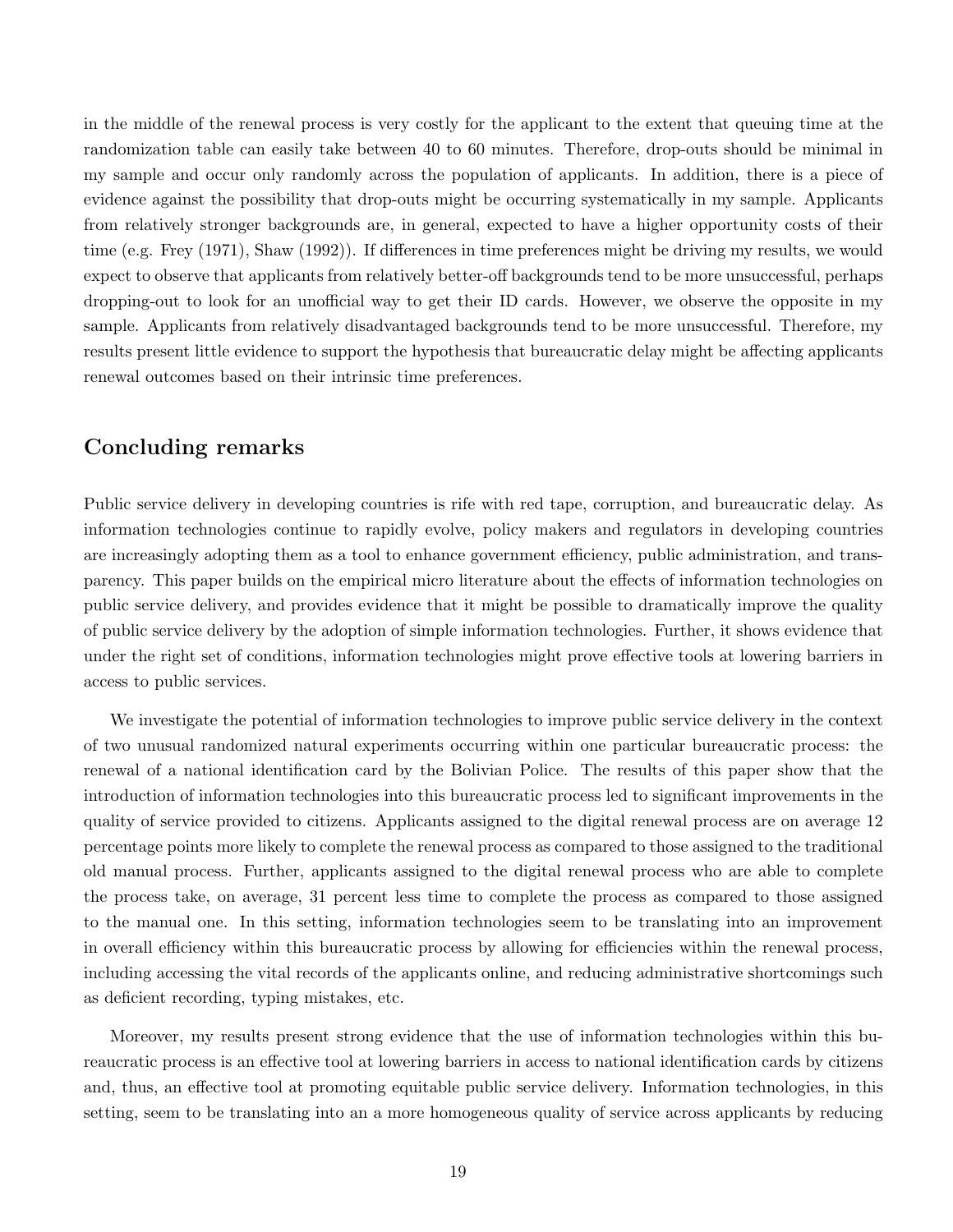transaction costs (allowing applicants to perform all of the renewal process steps within one physical location) and improving accountability (eliminating the possibility that police officers might lie about not finding the vital records of an applicant as now they can access vital records online that allow applicants to directly monitor this process).<sup>11</sup> we discuss several mechanisms through which information technologies might be promoting equitable public service delivery within this bureaucratic process. Overall, my findings are consistent with the existence of differential service quality provision to applicants based on their characteristics and selective enforcement of rules by police officers, and the possibility that red tape might affect applicants differently based on their intrinsic characteristics.

Given the significant low quality of public service delivery in developing countries, and the relatively low cost of adopting these technologies, the results presented in this paper are encouraging. Despite that the role of technologies will clearly vary from place to place and from service to service, the results of this paper present strong evidence that information technologies have the potential to transform the way in which governments interact with citizens and the manner in which services are delivered to the public. This paper provides some insights into attempts at public service reform in developing countries and suggests that, under a right set of circumstances and government implementation capacity, information technologies can serve as an effective tool to advance development objectives.

 $11$ Under the manual renewal process, the vital records of the applicants are accessed directly from a Vital Records Archive maintained at the basement of the building which is only accessible to police officers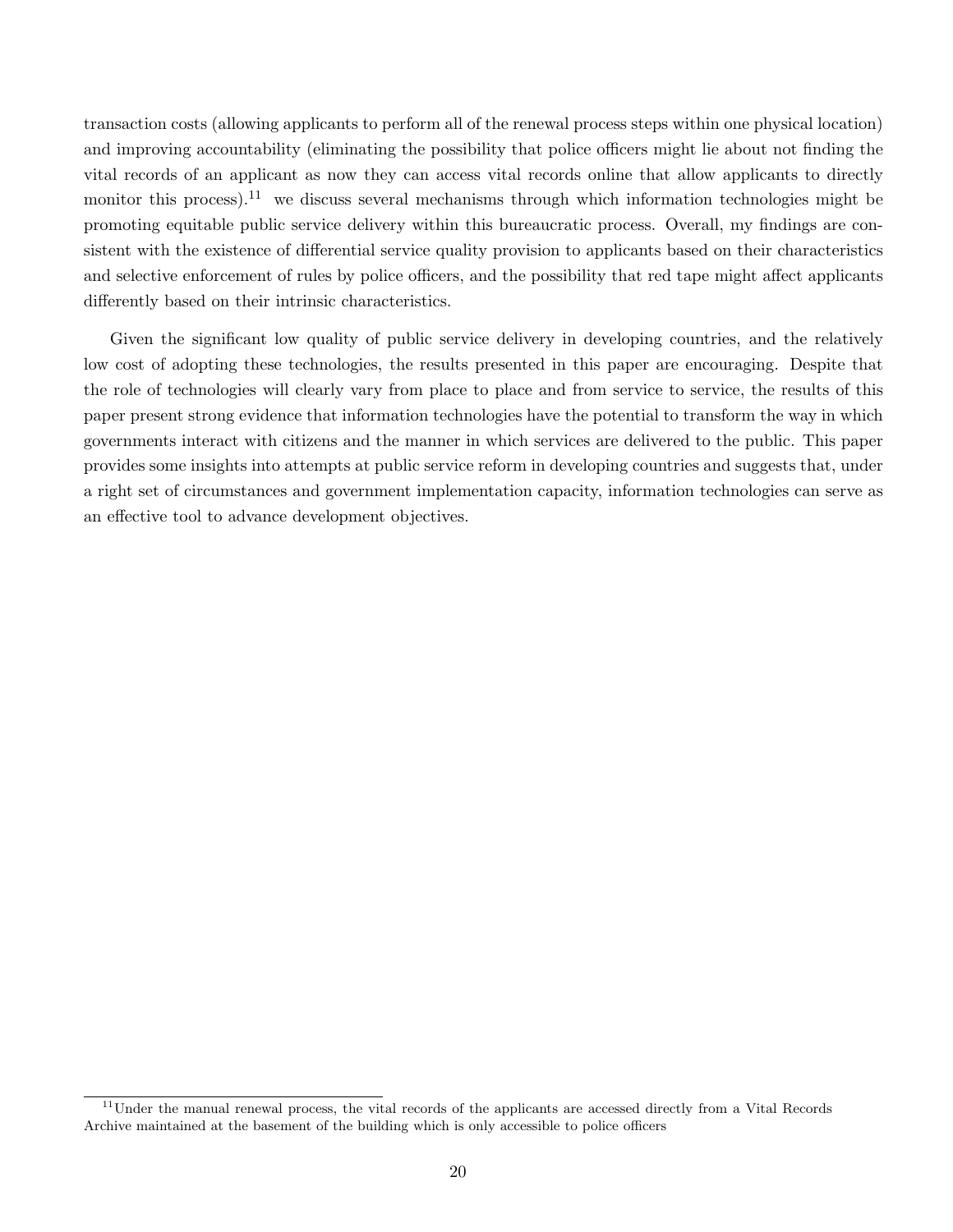### References

- Bertrand, M., S. Djankov, R. Hanna, and S. Mullainathan (2007): "Obtaining a Driver's License in India: An Experimental Approach to Studying Corruption," The Quarterly Journal of Economics, 122(4), 1639–1676.
- BRESNAHAN, T., AND R. GORDON (1997): The Economics of New Goods (National Bureau of Economic Research Studies in Income and Wealth), vol. 58. University of Chicago Press.
- Colecchia, A., and P. Schreyer (2001): "ICT Investment and Economic Growth in the 1990s: Is the United States a Unique Case? A Comparative Study of Nine OECD Countries," Oecd science, technology and industry working papers, OECD, Directorate for Science, Technology and Industry.
- DRACA, M., R. SADUN, AND J. V. REENEN (2006): "Productivity and ICT: A Review of the Evidence," CEP Discussion Papers dp0749, Centre for Economic Performance, LSE.
- DURYEA, S., A. OLGIATI, AND L. STONE (2006): "The Under-Registration of Births in Latin America," RES Working Papers 4443, Inter-American Development Bank, Research Department.
- Fisman, R., and J. Svensson (2007): "Are corruption and taxation really harmful to growth? Firm level evidence," Journal of Development Economics, 83(1), 63–75.
- Frey, B. S. (1971): "Why do High Income People Participate More in Politics?," Public Choice, 11, pp. 101–105.
- GRILICHES, Z. (1998): "Productivity, R&D, and the Data Constraint," in R&D and Productivity: The Econometric Evidence, NBER Chapters, pp. 347–374. National Bureau of Economic Research, Inc.
- Inter-American Development Bank (2011): "Development Connections," Flagship publication, Washington DC.
- MACHIN, S., S. MCNALLY, AND O. SILVA (2006): "New Technology in Schools: Is There a Payoff?," CEE Discussion Papers 0055, Centre for the Economics of Education, LSE.
- MANSILLA, H. C. F. (2003): La Policía Boliviana: Entre los códigos informales y los intentos de modernización. Plural Editores, La Paz-Bolivia.
- Olken, B. A., and P. Barron (2009): "The Simple Economics of Extortion: Evidence from Trucking in Aceh," Journal of Political Economy, 117(3), 417–452.
- QUINTANA, J. R. (2003): Policía y Democracia en Bolivia: Una política institucional pendiente. Programa de Investigación Estratégica en Bolivia, La Paz-Bolivia.
- SCHREYER, P. (2000): "The Contribution of Information and Communication Technology to Output Growth: A Study of the G7 Countries," OECD Science, Technology and Industry Working Papers 2000/2, OECD, Directorate for Science, Technology and Industry.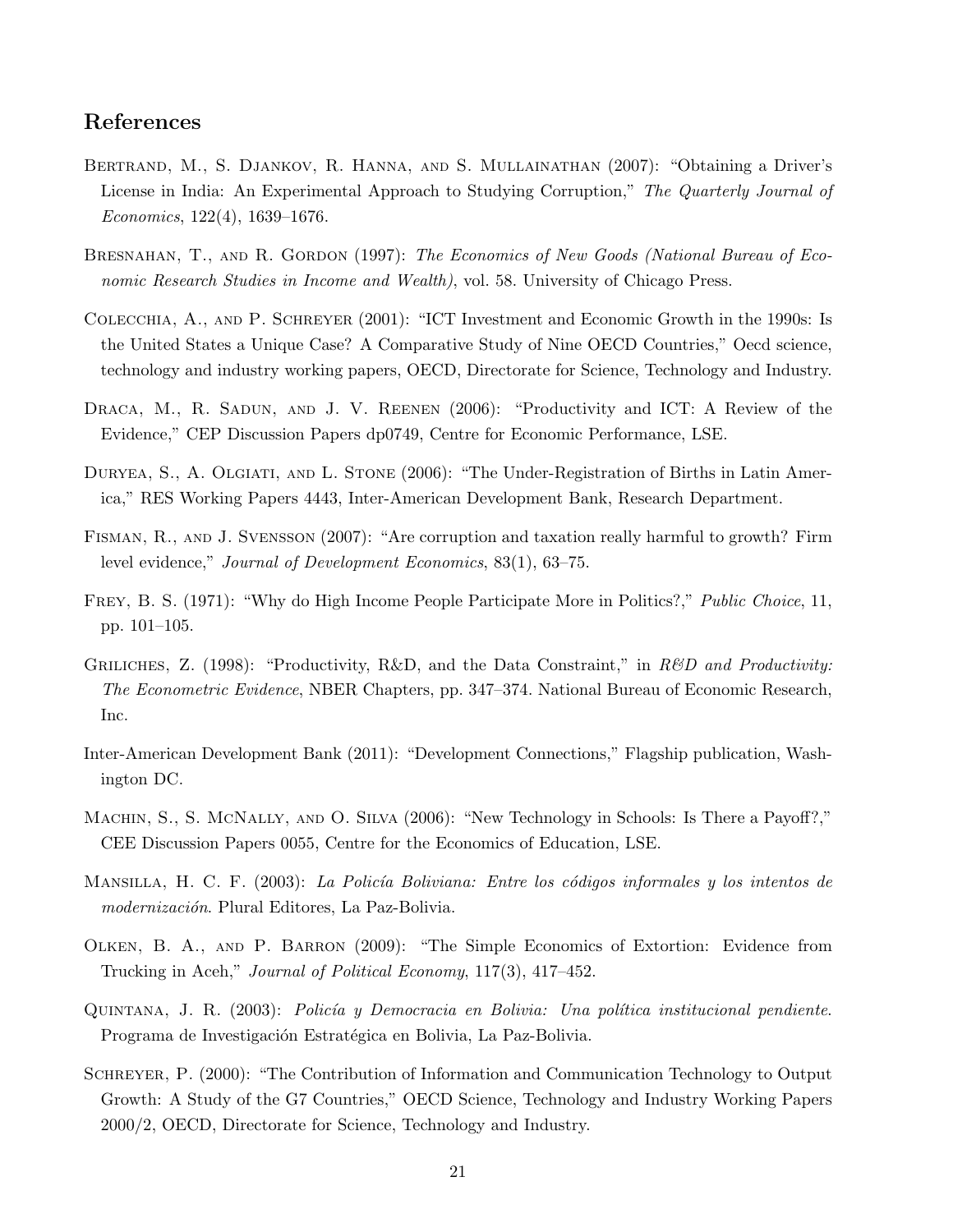- Sequeira, S., and S. Djankov (2008): "On the Waterfront: An Empirical Study of Corruption in Ports," Mimeograph, Harvard University.
- Shaw, W. D. (1992): "Searching for the Opportunity Cost of an Individual's Time," Land Economics, 68(1), 107–115.
- STIROH, K. J. (2001): "Information Technology and the U.S. Productivity Revival: What Do the Industry Data Say?," Staff Reports 115, Federal Reserve Bank of New York.
- SUNDEN, S., AND G. WICANDER (2006): Information and communication technology applied for developing countries in a rural context. Faculty of Economic Sciences, Communication and IT, Information Systems, Karlstad University.
- Svensson, J. (2003): "Who Must Pay Bribes And How Much? Evidence From A Cross Section Of Firms," The Quarterly Journal of Economics, 118(1), 207–230.
- UDAPE (2009): "Dossier de Estadísticas, Unidad de Análisis de Políticas Sociales y Económicas, vol 19," La Paz, Bolivia.
- United Nations Development Program, (2006): "Policía Nacional y seguridad ciudadana," Programa de las Naciones Unidas para el Desarrollo, La Paz-Bolivia.
- Van Reenen, J., and L. Chennells (2002): "The effects of technical change on skills, wages and employment: A survey of the micro-econometric evidence," in *Productivity, inequality, and the* digital economy: A transatlantic perspective, ed. by N. Greenan, Y. L'Horty, and J. Mairesse. MIT Press, Cambridge, Mass.
- WANDERLEY, F. (2007): Ejercer Ciudadanía En Bolivia: Sociología Del Estado. Informe de Desarrollo Humano (IDH) - PNUD.
- World Bank (2000): "From Patronage to a Professional State: Bolivia Institutional and Governance Review," .
- World Bank (2011): "Capturing Technology for Development: An Evaluation of World Bank Group Activities in Information and Communication Technologies," The Independent Evaluation Group, Washington DC.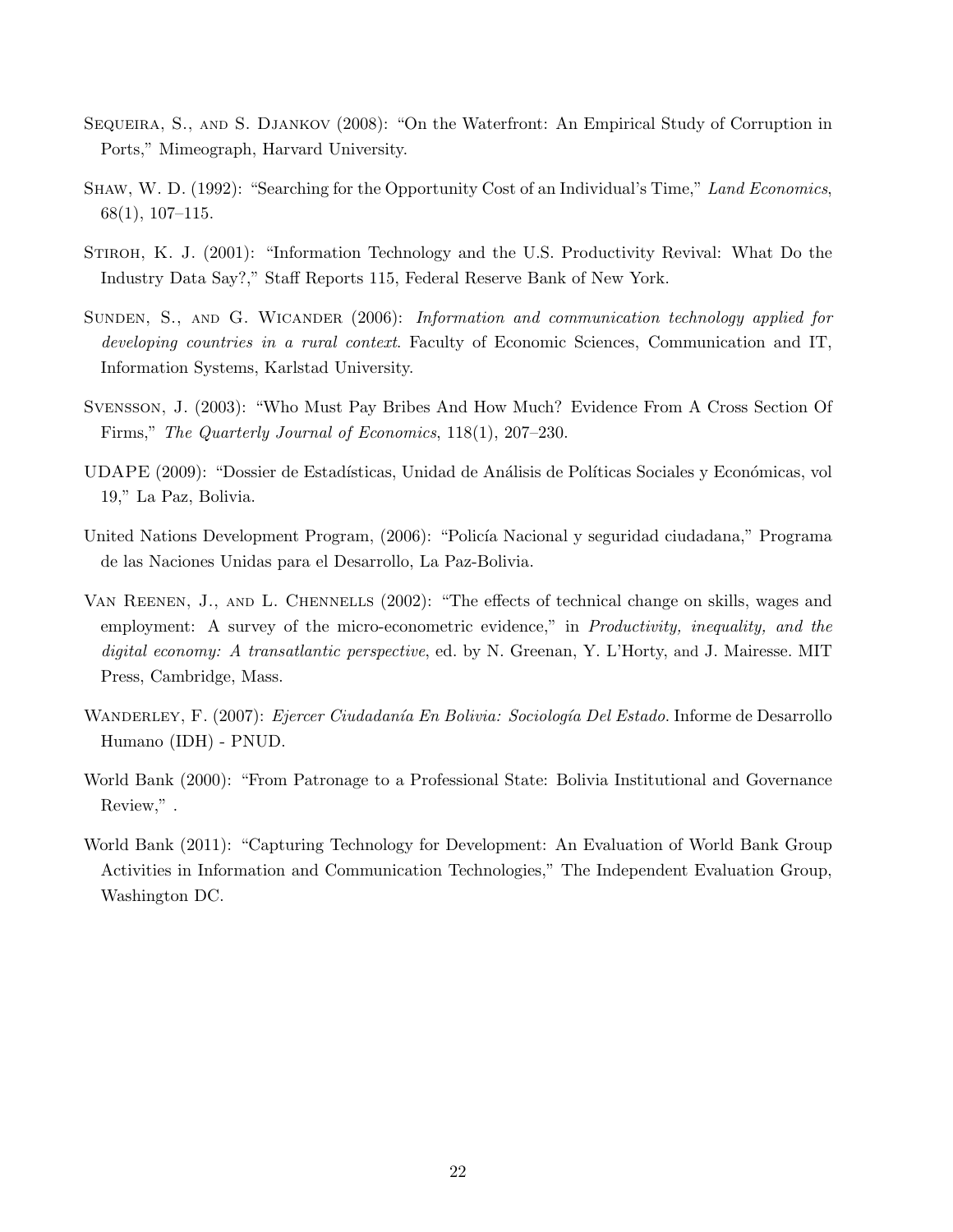# Chapter 1 Figures and Tables

|                                                                   |               |                                  | FORMULARIO DE SEGUIMENTO<br>DE PROCEDIMIENTOS DE CARNETIZACIÓN |                      |             |                                         |
|-------------------------------------------------------------------|---------------|----------------------------------|----------------------------------------------------------------|----------------------|-------------|-----------------------------------------|
| <b>Tipo de Tramite:</b>                                           | C Primera Vez | C Renovación                     |                                                                |                      |             |                                         |
| Numero CI                                                         |               |                                  |                                                                |                      |             |                                         |
| Sexo:                                                             | C Masculino   | C Femenino                       |                                                                | Si femenino, indique | ○De pollera | C De vestido                            |
| Año de Nacimiento                                                 |               |                                  | Lugar de Nac.                                                  |                      |             |                                         |
| Area de Residencia: C Urbano                                      |               | CRural                           | <b>Mesa</b>                                                    |                      | Zona        |                                         |
|                                                                   |               |                                  | Ultimo ciclo de educación matriculado:                         |                      |             | C Primara C Secundaria C Tec/Universit. |
| Asistió alguna vez a un establecimiento de educación privado? (SI |               |                                  |                                                                | C <sub>NO</sub>      |             |                                         |
|                                                                   |               | Habla Aymara, Quechua o Guarani? | $\cap$ SI                                                      | $\cap$ NO            |             |                                         |
|                                                                   |               |                                  |                                                                |                      |             |                                         |

Figure 1: Software platform used for the data collection at the Identification Unit, La Paz, Bolivia, 2009

Figure 2: Empirical distribution of the time it takes to complete a renewal, La Paz, Bolivia, 2009



Note: The empirical probability distribution function is estimated using an Epanechnikov kernel. BW=5. The two-sample Kolmogorov-Smirnov test for equality of distribution functions yields 0.5817 (p-value=0.000).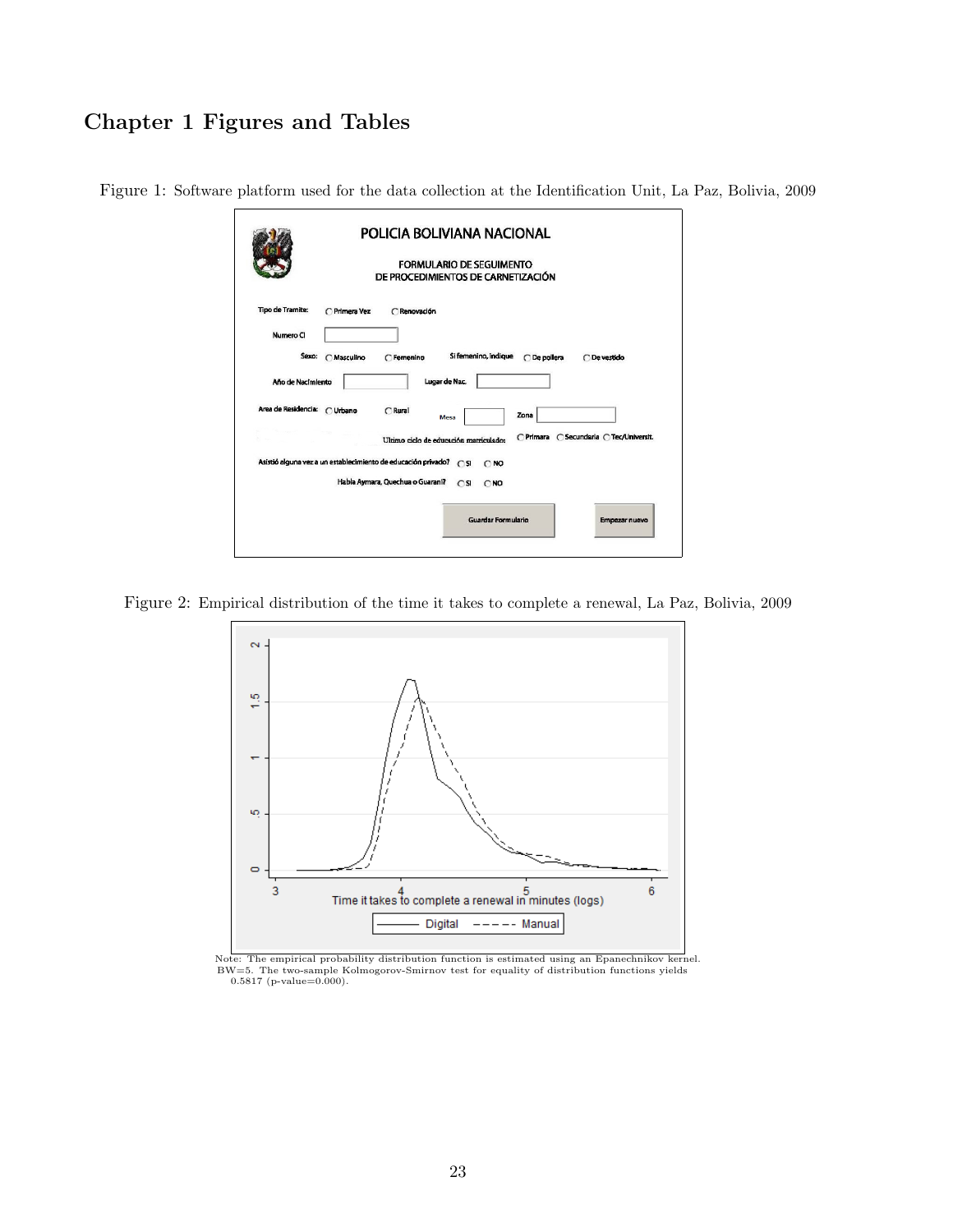|                                                | Digital<br>process   | Digital<br>process | Digital<br>process | Digital<br>process | Digital<br>process |
|------------------------------------------------|----------------------|--------------------|--------------------|--------------------|--------------------|
|                                                | (1)                  | (2)                | (3)                | (4)                | (5)                |
|                                                | All police           |                    | Male               |                    | Female             |
|                                                | officers             |                    | applicants         |                    | applicants         |
|                                                |                      |                    |                    |                    |                    |
| Police officer has low tenure at renewal table | $-0.0647**$          |                    |                    |                    |                    |
| Police officer is low rank                     | (0.035)<br>$0.0481*$ |                    |                    |                    |                    |
|                                                | (0.032)              |                    |                    |                    |                    |
| Police officer did not go to college           | $-0.0211$            |                    |                    |                    |                    |
|                                                | (0.173)              |                    |                    |                    |                    |
| Police officer is a senior $($ >35 years old)  | $-0.1826$            |                    |                    |                    |                    |
|                                                | (0.167)              |                    |                    |                    |                    |
| Police officer is female                       | $-0.0145$            |                    |                    |                    |                    |
|                                                | (0.187)              |                    |                    |                    |                    |
| Applicant is from the rural area               |                      | $-0.0394*$         | $-0.0405*$         | $-0.0072$          | $-0.0052$          |
|                                                |                      | (0.023)            | (0.023)            | (0.016)            | (0.016)            |
| Applicant did not finish high school           |                      | 0.0191             | 0.0196             | $-0.0298*$         | $-0.0288*$         |
|                                                |                      | (0.021)            | (0.021)            | (0.016)            | (0.016)            |
| Applicant speaks an indigenous language        |                      | 0.0045             | 0.0031             | 0.0026             | 0.0035             |
|                                                |                      | (0.009)            | (0.010)            | (0.016)            | (0.016)            |
| Applicant is a senior $($ >40 years old)       |                      | $-0.0168$          | $-0.0158$          | $-0.0063$          | $-0.0056$          |
|                                                |                      | (0.012)            | (0.012)            | (0.013)            | (0.012)            |
| Applicant attended a public school             |                      | $-0.0023$          | $-0.0022$          | $-0.0137$          | $-0.0148$          |
|                                                |                      | (0.014)            | (0.014)            | (0.020)            | (0.019)            |
| Female applicant wearing indigenous attire     |                      |                    |                    | 0.0121             | 0.0096             |
|                                                |                      |                    |                    | (0.016)            | (0.016)            |
| Renewal day fixed effects                      | No                   | No                 | Yes                | No                 | Yes                |
| Renewal table fixed effects                    | No                   | No                 | No                 | $\rm No$           | No                 |
| Observations                                   | 41                   | 10,029             | 10,029             | 9,513              | 9,513              |
| <i>p</i> -value of all listed variables        | 0.17                 | 0.12               | 0.18               | 0.11               | 0.10               |

Table 1: Relationship between the probability of being assigned to the digital renewal process, police officers, and applicant characteristics, La Paz, Bolivia,  $2009^{\,a}$ 

 $^a$  Estimates reported are marginal effects from probit regressions. Standard errors in parentheses robust against arbitrary heteroskedasticity in the variance-covariance matrix, and clustered at the table level across a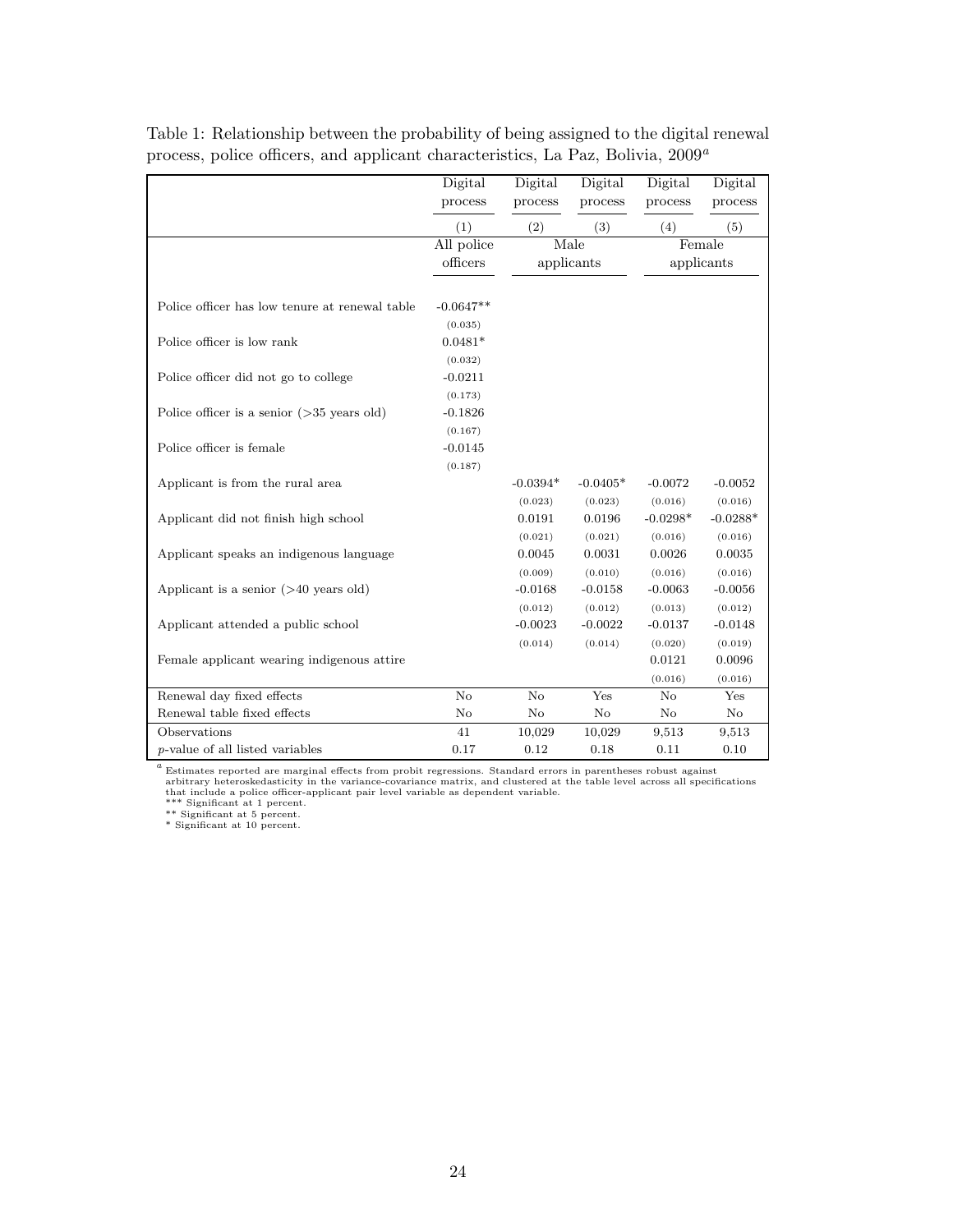Table 2: Summary statistics of renewal outcomes, applicants' characteristics, police officer characteristics, and technical failures, Bolivia,  $2009^a$ 

|                                                     |                  | All<br>applicants |                  | Applicants who<br>completed renewal |                  | Applicants who<br>did not complete renewal |
|-----------------------------------------------------|------------------|-------------------|------------------|-------------------------------------|------------------|--------------------------------------------|
|                                                     | Digital          | Manual            | Digital          | Manual                              | Digital          | Manual                                     |
|                                                     | (1)              | (2)               | (3)              | (4)                                 | (5)              | (6)                                        |
| Panel A: Applicant-police officer pair              |                  |                   |                  |                                     |                  |                                            |
| Renewal time (in minutes)                           |                  |                   | 85.16<br>(28.05) | 128.99*<br>(36.56)                  |                  |                                            |
| Success rate $(\%)$                                 | 81.97<br>(38.44) | 66.29*<br>(47.28) | ä,               |                                     |                  |                                            |
| Observations                                        | 6,690            | 12,852            | 5,484            | 8,519                               | 1,206            | 4,333                                      |
|                                                     | Digital          | Manual            | Digital          | Manual                              | Digital          | Manual                                     |
| Panel B: Applicant characteristics                  |                  |                   |                  |                                     |                  |                                            |
| Age of the applicant (in years)                     | 40.26<br>(14.08) | 40.99<br>(14.60)  | 40.09<br>(14.20) | 39.99<br>(14.40)                    | 41.04<br>(13.51) | 42.98<br>(14.78)                           |
| Applicant finished high school (%)                  | 63.96            | 62.09             | 64.55            | 68.78*                              | 61.28            | 48.95*                                     |
| Applicant is female $(\%)$                          | (48.01)<br>48.09 | (48.52)<br>48.99  | (47.84)<br>47.25 | (46.34)<br>$49.49*$                 | (48.73)<br>51.91 | (49.99)<br>48.00*                          |
|                                                     | (49.97)          | (49.99)           | (49.93)          | (50.00)                             | (49.98)          | (49.97)                                    |
| Applicant is from the rural area $(\%)$             | 15.08            | 16.71             | 15.12            | $12.00*$                            | 14.93            | 25.99*                                     |
|                                                     | (35.79)          | (37.31)           | (35.82)          | (32.49)                             | (35.65)          | (43.86)                                    |
| Applicant attended private school $(\%)$            | 14.90            | 14.19             | 15.26            | $17.11*$                            | 13.27            | $8.45*$                                    |
|                                                     | (35.61)          | (34.90)           | (35.97)          | (37.67)                             | (33.94)          | (27.81)                                    |
| Applicant speaks an indigenous language (%)         | 55.52<br>(49.70) | 56.34<br>(49.60)  | 55.54<br>(49.70) | $50.45*$<br>(50.00)                 | 55.39<br>(49.73) | 67.92*<br>(46.68)                          |
| Female applicant wears indigenous attire $(\%)$     | 29.59            | 31.08             | 29.91            | 23.08*                              | 28.27            | $47.31*$                                   |
|                                                     | (45.65)          | (46.29)           | (45.80)          | (42.14)                             | (45.07)          | (49.94)                                    |
| Observations                                        | 6,690            | 12,852            | 5,484            | 8,519                               | 1,206            | 4,333                                      |
|                                                     |                  | Digital           |                  |                                     | Manual           |                                            |
| Panel C: Police officer characteristics             |                  |                   |                  |                                     |                  |                                            |
| Tenure at renewal table (in years)                  |                  | 1.18              |                  |                                     | 0.96             |                                            |
|                                                     |                  | (1.47)            |                  |                                     | (1.45)           |                                            |
| Tenure at Identification Unit (in years)            |                  | 2.97<br>(2.28)    |                  |                                     | 3.04<br>(2.12)   |                                            |
| Police officer is low rank $(\%)$                   |                  | 67.83             |                  |                                     | 61.11            |                                            |
|                                                     |                  | (51.08)           |                  |                                     | (50.16)          |                                            |
| Police officer age (in years)                       |                  | 33.94             |                  |                                     | 37.91            |                                            |
|                                                     |                  | (8.95)            |                  |                                     | (8.92)           |                                            |
| Police officer years of education                   |                  | 13.44<br>(2.75)   |                  |                                     | 12.78<br>(1.78)  |                                            |
| Police officer is female $(\%)$                     |                  | 22.22             |                  |                                     | 26.09            |                                            |
|                                                     |                  | (42.78)           |                  |                                     | (44.90)          |                                            |
| Police officer speaks an indigenous language $(\%)$ |                  | 100.00            |                  |                                     | 100.00           |                                            |
|                                                     |                  | (0.00)            |                  |                                     | (0.00)           |                                            |
| Observations                                        |                  | 18                |                  |                                     | 23               |                                            |
|                                                     |                  | Digital           |                  |                                     | Manual           |                                            |
| Panel D: Renewal table characteristics              |                  |                   |                  |                                     |                  |                                            |
| Technical failure rate (%)                          |                  | 19.05             |                  |                                     |                  |                                            |
|                                                     |                  | (39.31)           |                  |                                     |                  |                                            |
| Observations                                        |                  | 18                |                  |                                     | 23               |                                            |

<sup>a</sup> Standard deviations in parentheses. Asterisks in columns (2), (4), (6), and (8) correspond to p<0.05 of the difference in means across type of renewal process.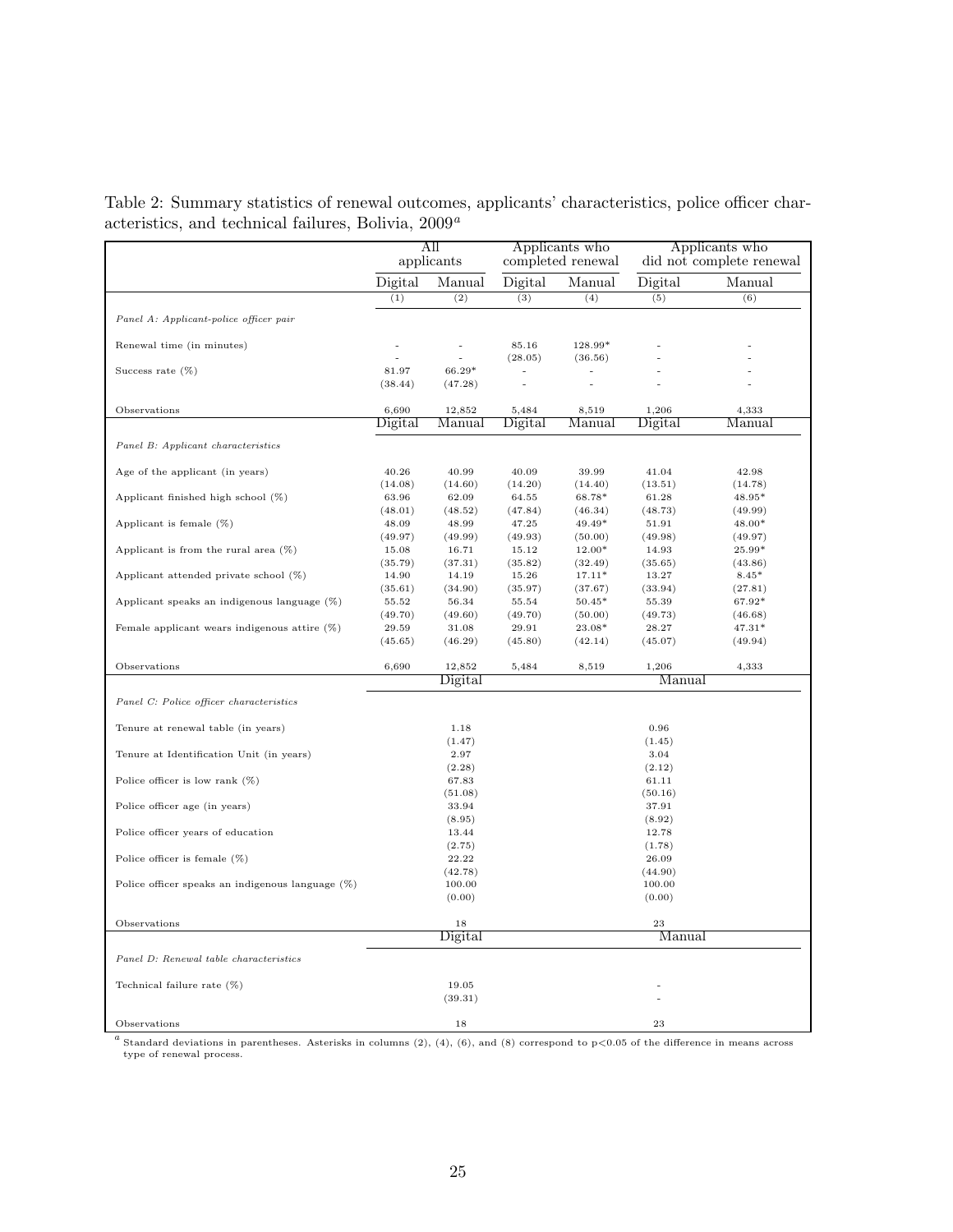| $2011$ V $12, 2009$                                | $\cup$ ompleted                       | $\overline{\text{Complete}}$          | $\cup$ ompleted | $\cup$ ompleted   | <b>Completed</b>        | $\text{Complete}$       | $\cup$ ompleted                       | $\cup$ ompleted        |
|----------------------------------------------------|---------------------------------------|---------------------------------------|-----------------|-------------------|-------------------------|-------------------------|---------------------------------------|------------------------|
|                                                    | process                               | process                               | process         | process           | process                 | process                 | process                               | process                |
|                                                    | $\widehat{E}$                         | (2)                                   | $\widehat{c}$   | $\left( 4\right)$ | $\binom{5}{5}$          | $\binom{6}{ }$          | (7)                                   | $\left( 8\right)$      |
|                                                    | Male applicants                       |                                       |                 | Female applicants | Male applicants         |                         |                                       | Female applicants      |
| Digital renewal process                            | $0.1155***$                           | $0.1322***$                           | $0.1359***$     | $0.1043***$       | $0.0838***$             | $0.1104***$             | $0.0880***$                           | $0.0943***$            |
|                                                    | (0.009)                               | (0.015)                               | (0.010)         | (0.017)           | (0.032)                 | (0.034)                 | (0.033)                               | (0.038)                |
| Applicant is from the rural area                   |                                       |                                       |                 |                   | $0.1180***$             | $0.1175***$             | $0.0936***$                           | $0.0917***$            |
| Applicant did not finish high school               |                                       |                                       |                 |                   | $0.0491***$<br>(0.019)  | $0.0489***$<br>(0.018)  | $0.0434***$<br>(0.016)                | $0.0428***$<br>(0.016) |
|                                                    |                                       |                                       |                 |                   | (0.012)                 | (0.012)                 | (0.014)                               | (0.015)                |
| Applicant speaks an indigenous language            |                                       |                                       |                 |                   | $-0.0739***$            | $-0.0732***$            | $-0.0022$                             | $-0.0015$              |
| Applicant is a senior (>40 years old)              |                                       |                                       |                 |                   | $-0.0316***$<br>(0.013) | $-0.0327***$<br>(0.013) | $-0.0220***$<br>(0.016)               | $0.0203***$<br>(0.016) |
|                                                    |                                       |                                       |                 |                   | (0.012)                 | (0.011)                 | (0.012)                               | (0.012)                |
| Applicant attended a public school                 |                                       |                                       |                 |                   | $-0.1137***$            | $0.1124***$             | $-0.0993***$                          | $-0.0999***$           |
|                                                    |                                       |                                       |                 |                   | (0.018)                 | (0.019)                 | (0.016)                               | (0.016)                |
| Female applicant wearing indigenous attire         |                                       |                                       |                 |                   |                         |                         | $-0.1326***$                          | $0.1338***$            |
|                                                    |                                       |                                       |                 |                   |                         |                         | (0.014)                               | (0.015)                |
| Digital*(Applicant is from the rural area)         |                                       |                                       |                 |                   | $0.1529***$             | $0.1522***$             | $0.1622***$                           | $0.1612***$            |
|                                                    |                                       |                                       |                 |                   | (0.026)                 | (0.026)                 | (0.018)                               | (0.018)                |
| Digital*(Applicant did not finish high school)     |                                       |                                       |                 |                   | $0.0435***$             | $0.0426**$              | $0.0647**$                            | $0.0624**$             |
|                                                    |                                       |                                       |                 |                   | $0.0573**$<br>(0.019)   | $0.0574**$<br>(0.019)   | $0.0533***$<br>(0.026)                | $0.0511**$<br>(0.027)  |
| Digital*(Applicant speaks an indigenous language)  |                                       |                                       |                 |                   | (0.025)                 | (0.025)                 | (0.020)                               | (0.020)                |
| Digital*(Applicant is a senior)                    |                                       |                                       |                 |                   | $0.0469*$               | $0.0469*$               | 0.0276                                | 0.0286                 |
|                                                    |                                       |                                       |                 |                   | (0.024)                 | (0.024)                 | (0.018)                               | (0.018)                |
| Digital*(Applicant attended a public school)       |                                       |                                       |                 |                   | $0.0635*$               | 0.0572                  | $0.0991***$                           | $0.1008***$            |
|                                                    |                                       |                                       |                 |                   | (0.036)                 | (0.037)                 | (0.032)                               | (0.033)                |
| Digital*(Female applicant wears indigenous attire) |                                       |                                       |                 |                   |                         |                         | $0.0814***$<br>(0.032)                | $0.0839***$<br>(0.031) |
| Renewal day fixed effects                          | Yes                                   | $\stackrel{\circ}{\phantom{}_{\sim}}$ | Yes             | $\frac{1}{2}$     | Yes                     | $\tilde{z}$             | $Y$ es                                | $\tilde{z}$            |
| Renewal table fixed effects                        | $\stackrel{\circ}{\phantom{}_{\sim}}$ | Yes                                   | $\overline{R}$  | Yes               | $\frac{1}{2}$           | Yes                     | $\stackrel{\circ}{\phantom{}_{\sim}}$ | $\mathbf{Yes}$         |
| Mean of dependent variable among applicants        |                                       |                                       |                 |                   |                         |                         |                                       |                        |
| in manual tables                                   | 0.7175                                | 0.7175                                | 0.7155          | 0.7155            | 0.7175                  | 0.7175                  | 0.7155                                | 0.7155                 |
| Observations                                       | 10,029                                | 3,473                                 | 9,513           | 3,217             | 10,029                  | 3,473                   | 9,513                                 | 3,217                  |
|                                                    |                                       |                                       |                 |                   |                         |                         |                                       |                        |

Table 3: Information technologies, probability of successfully completing a renewal process, and applicants' characteristics, La Paz, Table 3: Information technologies, probability of successfully completing a renewal process, and applicants' characteristics, La Paz, Bolivia, 2009 a

Estimates reported are marginal effects from probit regressions. Standard errors in parentheses robust against arbitrary heteroskedasticity in the variance-covariance matrix, and clustered<br>at the table level across all spe Estimates reported are marginal effects from probit regressions. Standard errors in parentheses robust against arbitrary heteroskedasticity in the variance-covariance matrix, and clustered at the table level across all specifications.

\*\*\* Significant at 1 percent.

\*\* Significant at 5 percent.

\* Significant at 10 percent.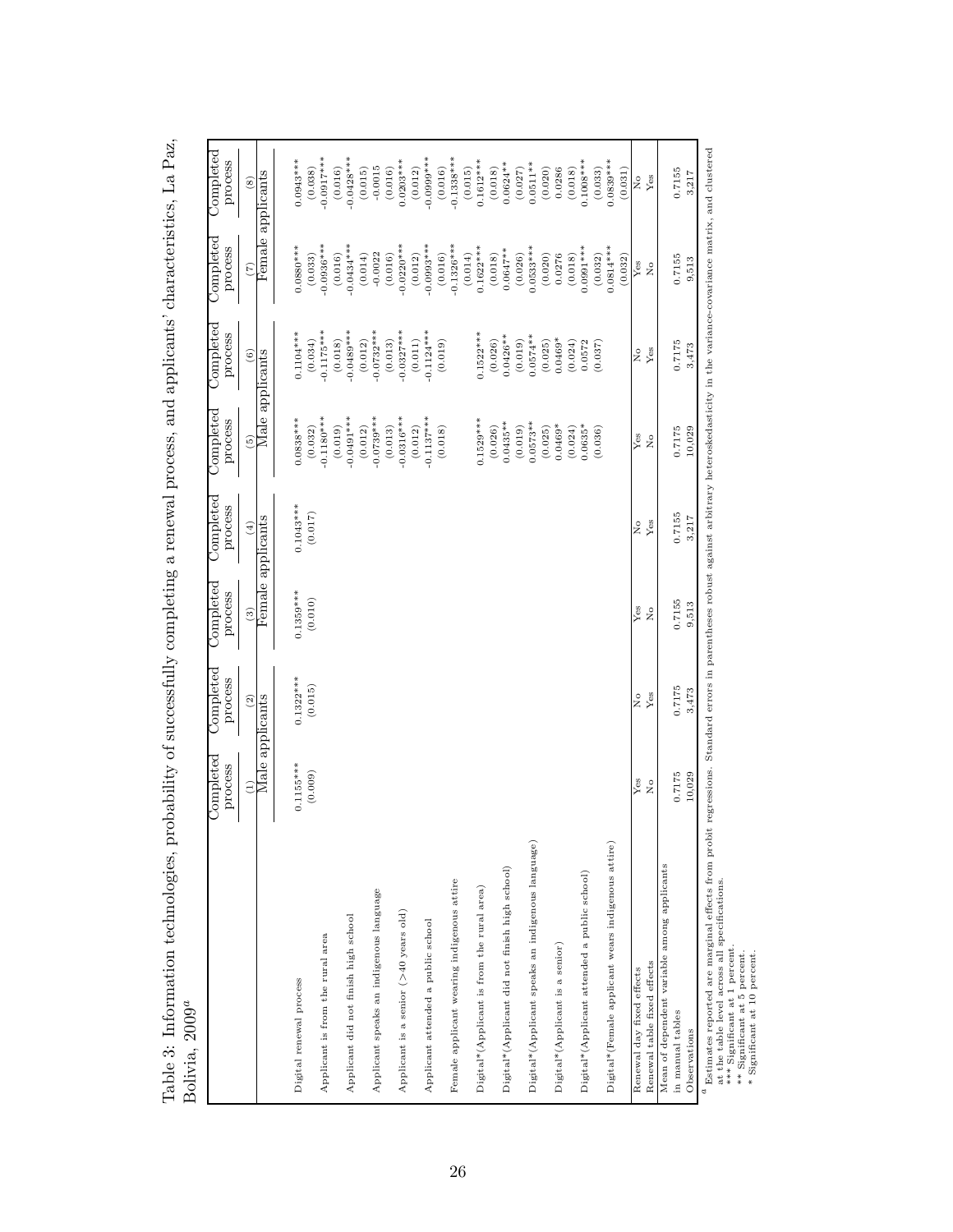|                                                      | Renewal<br>time | Renewal<br>time | Renewal<br>time      | Renewal<br>time   | Renewal<br>time          | Renewa<br>time           | Renewa<br>time          | Renewal<br>time         |
|------------------------------------------------------|-----------------|-----------------|----------------------|-------------------|--------------------------|--------------------------|-------------------------|-------------------------|
|                                                      | $\widehat{E}$   | (2)             | $\widehat{c}$        | $\overline{4}$    | $\widetilde{5}$          | $\widehat{6}$            | (7)                     | $\left(8\right)$        |
|                                                      |                 | Male applicants |                      | Female applicants |                          | Male applicants          | Female applicants       |                         |
| Digital renewal process                              | $-43.6358***$   | $-40.0082***$   | $-43.5728***$        | $-39.1417***$     | $-34.5492***$            | $-30.9552***$            | $33.5596***$            | $-28.4754***$           |
| Applicant is from the rural area                     | (1.092)         | (2.291)         | (1.258)              | (1.532)           | 17.3564***<br>(1.867)    | $17.3355***$<br>(2.564)  | $16.6534***$<br>(2.331) | 16.6164***<br>(2.275)   |
| Applicant did not finish high school                 |                 |                 |                      |                   | $12.0994***$<br>(1.900)  | $1.8235***$<br>(1.990)   | $10.5576***$<br>(1.947) | $10.4431***$<br>(2.029) |
|                                                      |                 |                 |                      |                   | (1.720)                  | (1.800)                  | (1.788)                 | (1.774)                 |
| Applicant speaks an indigenous language              |                 |                 |                      |                   | $2.4421**$               | $2.2770*$                | 1.2377                  | 1.0767                  |
| Applicant is a senior (>40 years old)                |                 |                 |                      |                   | (1.181)<br>1.3130        | 1.4344<br>(1.253)        | $2.1740*$<br>(1.209)    | $2.4276**$<br>(1.215)   |
|                                                      |                 |                 |                      |                   | (0.990)                  | (1.065)                  | (1.204)                 | (1.199)                 |
| Applicant attended a public school                   |                 |                 |                      |                   | $4.8434***$              | $1.8970***$              | 3.8059***               | 7.0495****              |
|                                                      |                 |                 |                      |                   | (1.320)                  | (1.342)                  | (1.238)                 | (1.348)                 |
| Female applicant wearing indigenous attire           |                 |                 |                      |                   |                          |                          | $4.1958**$              | $4.0158*$               |
|                                                      |                 |                 |                      |                   |                          |                          | (2.069)                 | (2.174)                 |
| Digital*(Applicant lives in the rural area)          |                 |                 |                      |                   | $-14.2871***$            | $-14.1852***$            | $-14.7504***$           | $-14.8551***$           |
| Digital*(Applicant did not finish high school)       |                 |                 |                      |                   | $-12.5569***$<br>(2.573) | $-12.3343***$<br>(2.686) | $-8.8256***$<br>(2.752) | $-8.8414***$<br>(2.892) |
|                                                      |                 |                 |                      |                   | (1.915)                  | (1.982)                  | (2.252)                 | (2.236)                 |
| Digital*(Applicant speaks an indigenous language)    |                 |                 |                      |                   | $-0.9662$                | $-1.2330$                | $-0.5273$               | $-0.5214$               |
|                                                      |                 |                 |                      |                   | (1.774)                  | (1.742)                  | (1.757)                 | (1.807)                 |
| Digital*(Applicant is a senior)                      |                 |                 |                      |                   | $-1.0575$<br>(1.750)     | $-0.8821$<br>(1.839)     | $-2.3749$<br>(1.784)    | $-2.2950$<br>(1.679)    |
| Digital*(Applicant attended a public school)         |                 |                 |                      |                   | $-3.4048**$              | $-3.8505**$              | $-4.8664***$            | $-5.3645***$            |
|                                                      |                 |                 |                      |                   | (1.516)                  | (1.573)                  | (1.657)                 | (1.806)                 |
| Digital*(Female applicant wearing indigenous attire) |                 |                 |                      |                   |                          |                          | $-1.0328$               | $-1.3765$               |
|                                                      |                 |                 |                      |                   |                          |                          | (2.600)                 | (2.727)                 |
| Renewal day fixed effects                            | Yes             | $\tilde{z}$     | Yes                  | $\tilde{z}$       | Yes                      | $\tilde{z}$              | Yes                     | $\tilde{X}^{\circ}$     |
| Renewal table fixed effects                          | $\frac{1}{2}$   | Yes             | $\tilde{\mathbf{z}}$ | Yes               | $_{\rm Xo}$              | Yes                      | $\tilde{\mathbf{X}}$    | Yes                     |
| Mean of dependent variable among applicants          |                 |                 |                      |                   |                          |                          |                         |                         |
| in manual tables                                     | 128.55          | 128.55          | 129.45               | 129.45            | 128.55                   | 128.55                   | 129.45                  | 129.45                  |
| Observations                                         | 7,196           | 2,893           | 6,807                | 2,591             | 7,196                    | 2,893                    | 6,807                   | 2,591                   |

Table 4: Information technologies, time it takes to complete a renewal process, and applicants' characteristics, La Paz, Bolivia, 2009 a

 Estimates reported are OLS coefficients. Standard errors in parentheses robust against arbitrary heteroskedasticity in the variance-covariance matrix, and clustered at the Estimates reported are OLS coefficit<br>\*\*\* Significant at 1 presifications.<br>\*\*\* Significant at 5 percent.<br>\*\* Significant at 5 percent.<br>\* Significant at 10 percent.

table level across all specifications.

\*\*\* Significant at 1 percent.

\*\* Significant at 5 percent.

\* Significant at 10 percent.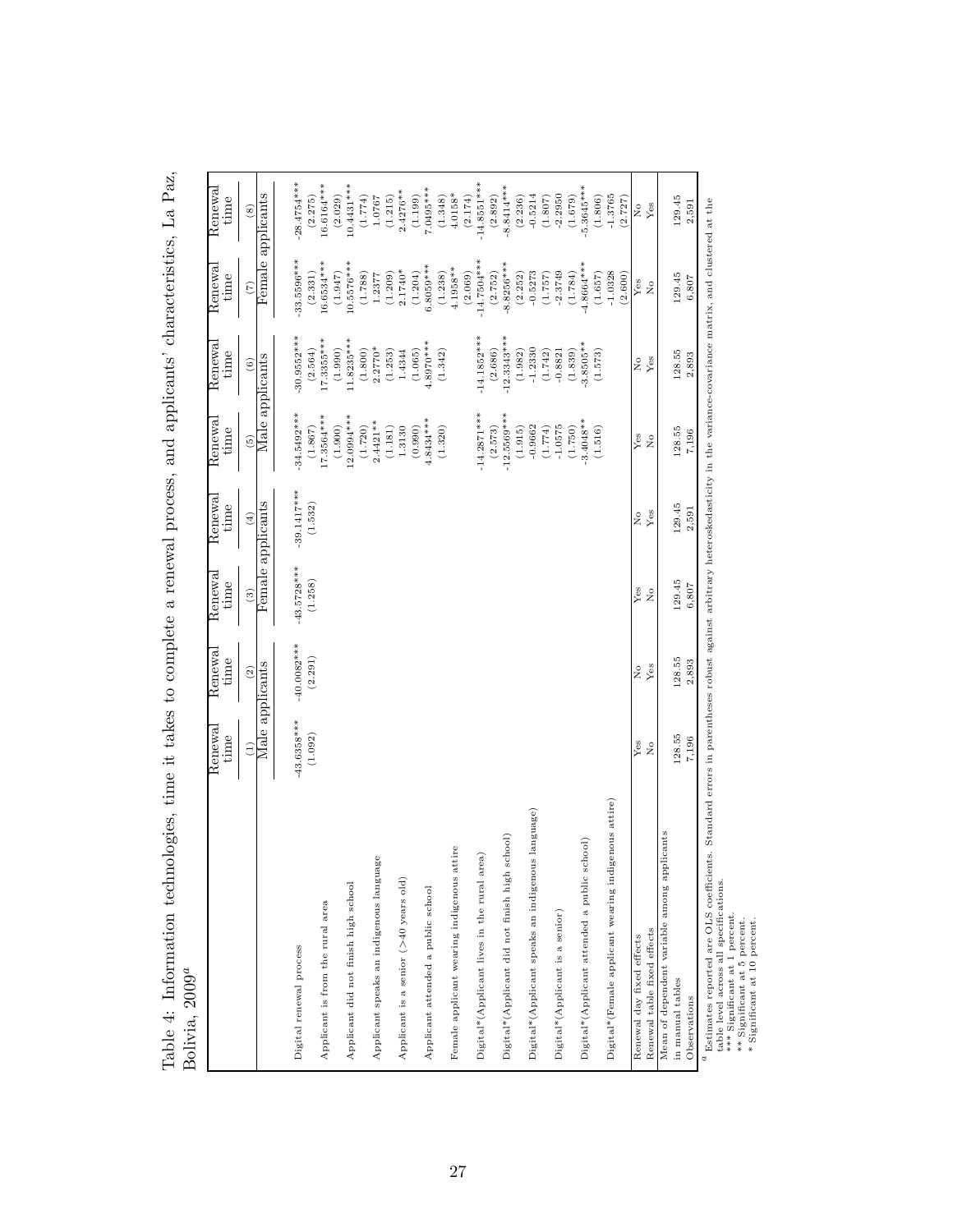|                                                                                                                           |                          | completing a renewal process<br>Probability of successfully |                          |                                |                          |                           | Time it takes to successfully<br>complete a renewal process |                           |
|---------------------------------------------------------------------------------------------------------------------------|--------------------------|-------------------------------------------------------------|--------------------------|--------------------------------|--------------------------|---------------------------|-------------------------------------------------------------|---------------------------|
|                                                                                                                           | coefficients<br>Combined | p-value of $\chi^2\text{-statistic}$                        | coefficients<br>Combined | p-value of $\chi^2$ -statistic | coefficients<br>Combined | F-statistic<br>p-value of | coefficients<br>Combined                                    | F-statistic<br>p-value of |
|                                                                                                                           | Male applicants          |                                                             |                          | Female applicants              | Male applicants          |                           | Female applicants                                           |                           |
|                                                                                                                           | $\widehat{E}$            | $\widehat{c}$                                               | $\widehat{c}$            | $\left( 4\right)$              | $\widehat{5}$            | $\widehat{\circ}$         | $\widehat{C}$                                               | $\widehat{\mathbf{S}}$    |
| Panel A: Within renewal-day variation specification                                                                       |                          |                                                             |                          |                                |                          |                           |                                                             |                           |
| Ho: Applicant lives in the rural area+Digital*(App lives in the rural area)=0                                             | 0.0409                   | $0.0130*$                                                   | 0.0686                   | $0.0000*$                      | 3.0693                   | $0.0275*$                 | 1.903                                                       | 0.3231                    |
| $school$ =0<br>Ho: Applicant did not finish high school+Digital*(App did not finish high                                  | $-0.0056$                | 0.8467                                                      | 0.0213                   | 0.1599                         | $-0.4575$                | 0.6469                    | 1.732                                                       | 0.2601                    |
| igenous language)=0<br>Ho: Applicant speaks an indigenous language+Digital*(App speaks an ind                             | $-0.0166$                | 0.4757                                                      | 0.0511                   | $0.001*$                       | 1.4759                   | 0.2946                    | 0.7104                                                      | 0.2033                    |
| Ho: Applicant is a senior+Digital*(Applicant is a senior)=0                                                               | 0.0153                   | $0.0002*$                                                   | 0.0056                   | $0.0378*$                      | 0.2555                   | 0.8469                    | 0.2009                                                      | 0.8815                    |
| Ho: Applicant attended a public school+Digital*(App attended a public school)=0                                           | $-0.0502$                | $0.0370*$                                                   | $-0.0002$                | 0.9021                         | 1.4386                   | $0.0742*$                 | 1.9395                                                      | $0.0890*$                 |
| ligenous attire)=0<br>Ho: Female applicant wears indigenous attire+Digital*(Fem app wears ind                             |                          |                                                             | $-0.0512$                | 0.2406                         |                          |                           | 3.163                                                       | $0.0860*$                 |
| Panel B: Within police-officer variation specification                                                                    |                          |                                                             |                          |                                |                          |                           |                                                             |                           |
| Ho: Applicant lives in the rural area+Digital*(App lives in the rural area)=0                                             | 0.0347                   | $0.0127*$                                                   | 0.0695                   | $0.0000*$                      | 3.1503                   | $0.0296*$                 | 1.7613                                                      | 1.3740                    |
| $school)=0$<br>Ho: Applicant did not finish high school+Digital*(App did not finish high                                  | $-0.0063$                | 0.8158                                                      | 0.0196                   | 0.1515                         | $-0.5108$                | 0.6163                    | 1.6017                                                      | 0.2844                    |
| igenous language)=0<br>Ho: Applicant speaks an indigenous language+Digital*(App speaks an ind                             | $-0.0158$                | 0.5019                                                      | 0.0496                   | $0.0001*$                      | 1.044                    | 0.4266                    | 0.5553                                                      | 0.2518                    |
| Ho: Applicant is a senior+Digital*(App is a senior)=0                                                                     | 0.0142                   | $0.0002*$                                                   | 0.0489                   | $0.0286*$                      | 0.5523                   | 0.6859                    | 0.1326                                                      | 0.9151                    |
| Ho: Applicant attended a public school+Digital*(App attended a public school)=0                                           | $-0.0552$                | $0.0257*$                                                   | 0.0009                   | 0.9331                         | 1.0465                   | 0.2286                    | 1.685                                                       | 0.1537                    |
| igenous attire)=0<br>Ho: Female applicant wears indigenous attire+Digital*(Fem app wears ind                              |                          |                                                             | $-0.0499$                | 0.2572                         |                          |                           | 2.6393                                                      | 0.1564                    |
| NOTE. All statistics computed based on estimates reported in columns $(5)$ , $(6)$ , $(7)$ , and $(8)$ of Tables 3 and 4. |                          |                                                             |                          |                                |                          |                           |                                                             |                           |

Table 5: Tests of significance for estimates on information technologies and interactions with applicants' characteristics, La Paz, Bolivia, 2009 †

\* Significant at the 10 percent. \* Significant at the 10 percent.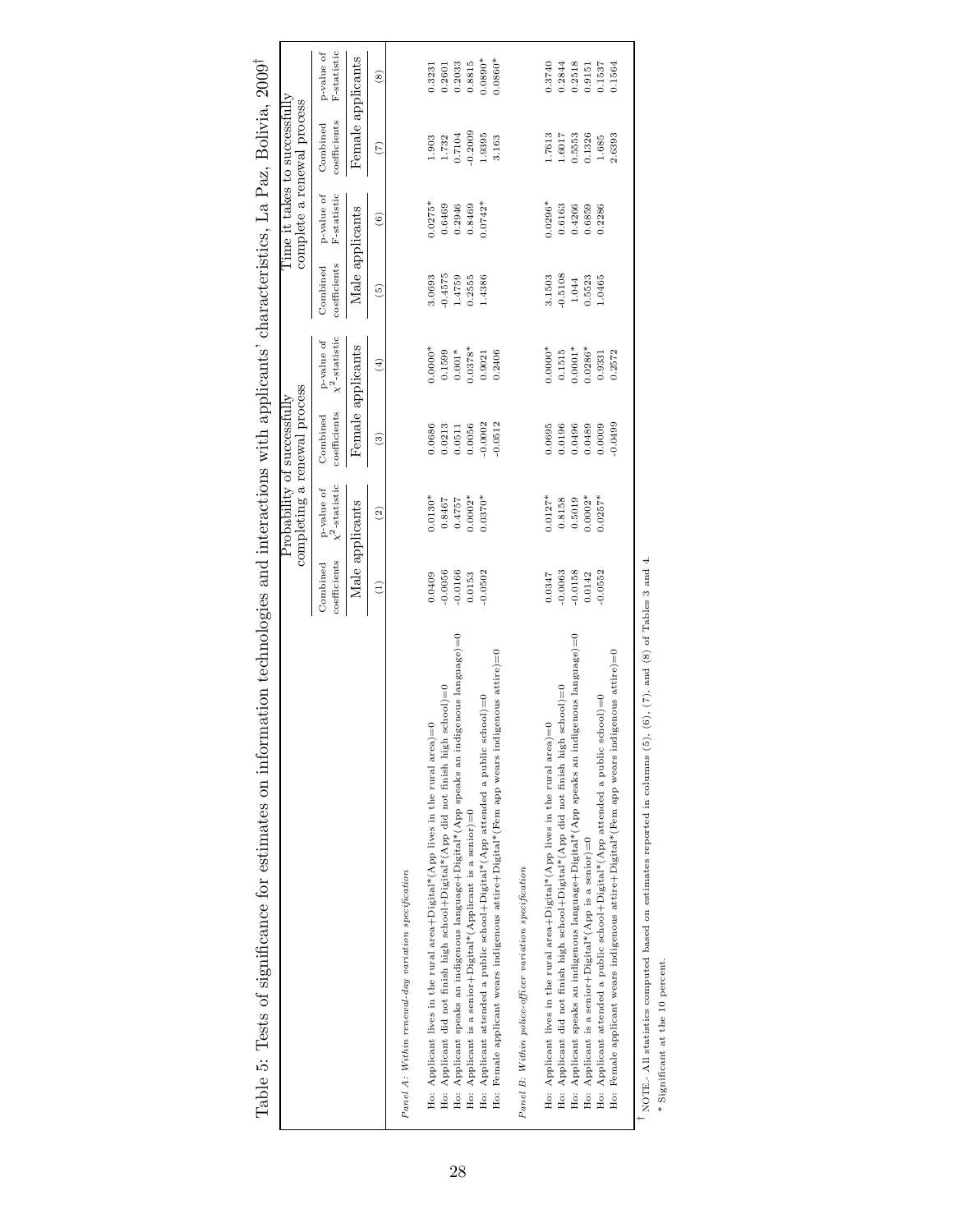|                                                                 | Completed    | Completed    | Renewal       | Renewal        |
|-----------------------------------------------------------------|--------------|--------------|---------------|----------------|
|                                                                 | time         | time         | time          | time           |
|                                                                 | (1)          | (2)          | (3)           | (4)            |
| Digital renewal process                                         | $0.0854***$  | $0.1044***$  | $-34.4385***$ | $-30.2110***$  |
| Applicant is a woman                                            | (0.033)      | (0.035)      | (1.695)       | (1.888)        |
|                                                                 | $0.0169*$    | $0.0167*$    | 0.3232        | 0.3556         |
| Applicant is from the rural area                                | (0.009)      | (0.009)      | (0.792)       | (0.807)        |
|                                                                 | $-0.1205***$ | $-0.1208***$ | 17.5266***    | 17.4644***     |
| Applicant did not finish high school                            | (0.011)      | (0.011)      | (1.379)       | (1.401)        |
|                                                                 | $-0.0931***$ | $-0.0926***$ | 11.7325***    | $11.6634***$   |
| Applicant speaks an indigenous language                         | (0.008)      | (0.008)      | (1.480)       | (1.519)        |
|                                                                 | $-0.0648***$ | $-0.0646***$ | 1.2326        | 1.1600         |
| Applicant is s senior $($ >40 years old)                        | (0.008)      | (0.009)      | (0.896)       | (0.930)        |
|                                                                 | $-0.0210***$ | $-0.0204**$  | $1.9634**$    | $2.2259**$     |
| Applicant attended a public school                              | (0.008)      | (0.008)      | (0.834)       | (0.852)        |
|                                                                 | $-0.1030***$ | $-0.1026***$ | 5.7138***     | 5.7979***      |
| $Digital*(Application is woman)$                                | (0.012)      | (0.012)      | (0.870)       | (0.866)        |
|                                                                 | $0.0509***$  | $0.0508***$  | $-0.5912$     | $-0.6777$      |
| Digital*(Applicant is from the rural area)                      | (0.016)      | (0.016)      | (1.030)       | (1.048)        |
|                                                                 | $0.1128***$  | $0.1127***$  | $-14.7005***$ | $-14.7137***$  |
| Digital*(Applicant did not finish high school)                  | (0.013)      | (0.013)      | (1.844)       | (1.881)        |
|                                                                 | $0.0662***$  | $0.0655***$  | $-10.7895***$ | $-10.8966$ *** |
| Digital*(Applicant speaks an indigenous language)               | (0.015)      | (0.015)      | (1.633)       | (1.679)        |
|                                                                 | $0.0731***$  | $0.0733***$  | $-0.7500$     | $-0.8998$      |
| $Digital*(Application is a senior)$                             | (0.011)      | (0.011)      | (1.378)       | (1.363)        |
|                                                                 | $-0.0059$    | $-0.0062$    | $-1.7370$     | $-1.7900$      |
| Digital*(Applicant attended a public school)                    | (0.017)      | (0.017)      | (1.279)       | (1.296)        |
|                                                                 | $0.0806***$  | $0.0800***$  | $-4.0229***$  | $-4.3694***$   |
|                                                                 | (0.025)      | (0.025)      | (1.150)       | (1.165)        |
| Renewal day fixed effects                                       | Yes          | $\rm No$     | Yes           | $\rm No$       |
| Renewal table fixed effects                                     | $\rm No$     | Yes          | $\rm No$      | Yes            |
| Mean of dependent variable among applicants<br>in manual tables | 0.6629       | 0.6629       | 128.99        | 128.99         |
| Observations                                                    | 19,542       | 19,542       | 14,003        | 14,003         |

Table A1-1: Information technologies, applicant characteristics, and renewal outcomes: Pooled sample, La Paz, Bolivia,  $2009^a$ 

 $^a$  Estimates reported are marginal effects from probit regressions. Standard errors in parentheses robust against arbitrary heterosked<br>asticity in the variance-covariance matrix, and clustered at the table level across